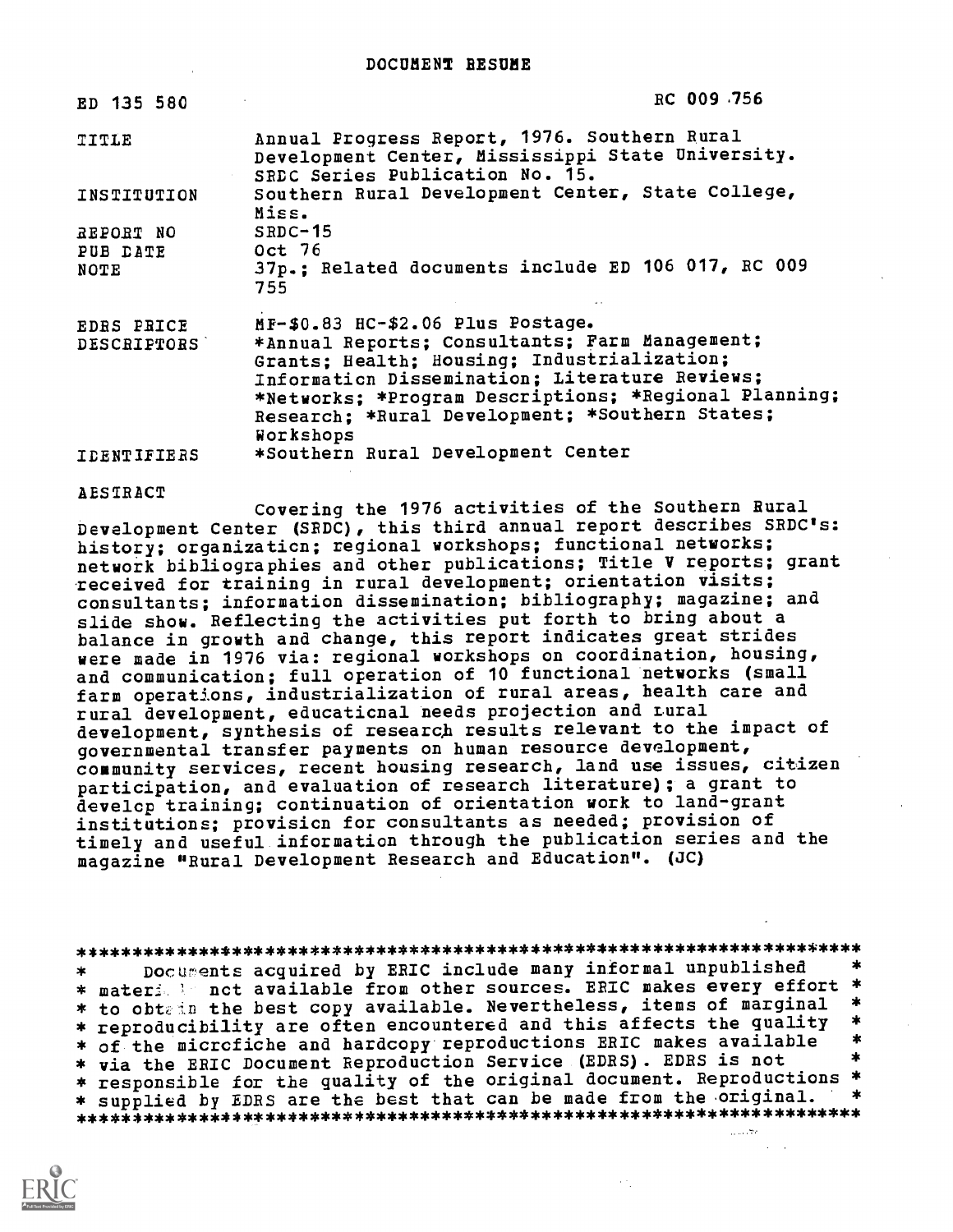### LORI:WORD

This Annual Progress Report is intended to set forth a summary of SRDC activities and achievements for the last fiscal year.

In its third year of operation, the Southern Rural Development Center has been able to document many areas of success in its support of rural development programs and research at the land-grant institutions. Undergirding the land-grant svstem's ofForts through sponsorship of workshops, issuance of publications and a new periodical, and initiation and nearcompletion of some ton Functional Networks, and a Project Development Network, the SRDC's contribution is truly beginning to be felt.

Each project undertaken has been selected on the basis of highpriority regional needs for rural development research, planning, and programs. The response to Center activities in this last year has been gratifying. Althongh this report is a history, let it serve as a groundlevel foundation upon which co build a firmer. taller, structure with the bricks and mortar ef new ideas, reactions, and priorities for the Center tn serve.

cliam W. Linder

st,

 $\beta$ 

William W. Linder Director Southern Rural Development Center

October 1976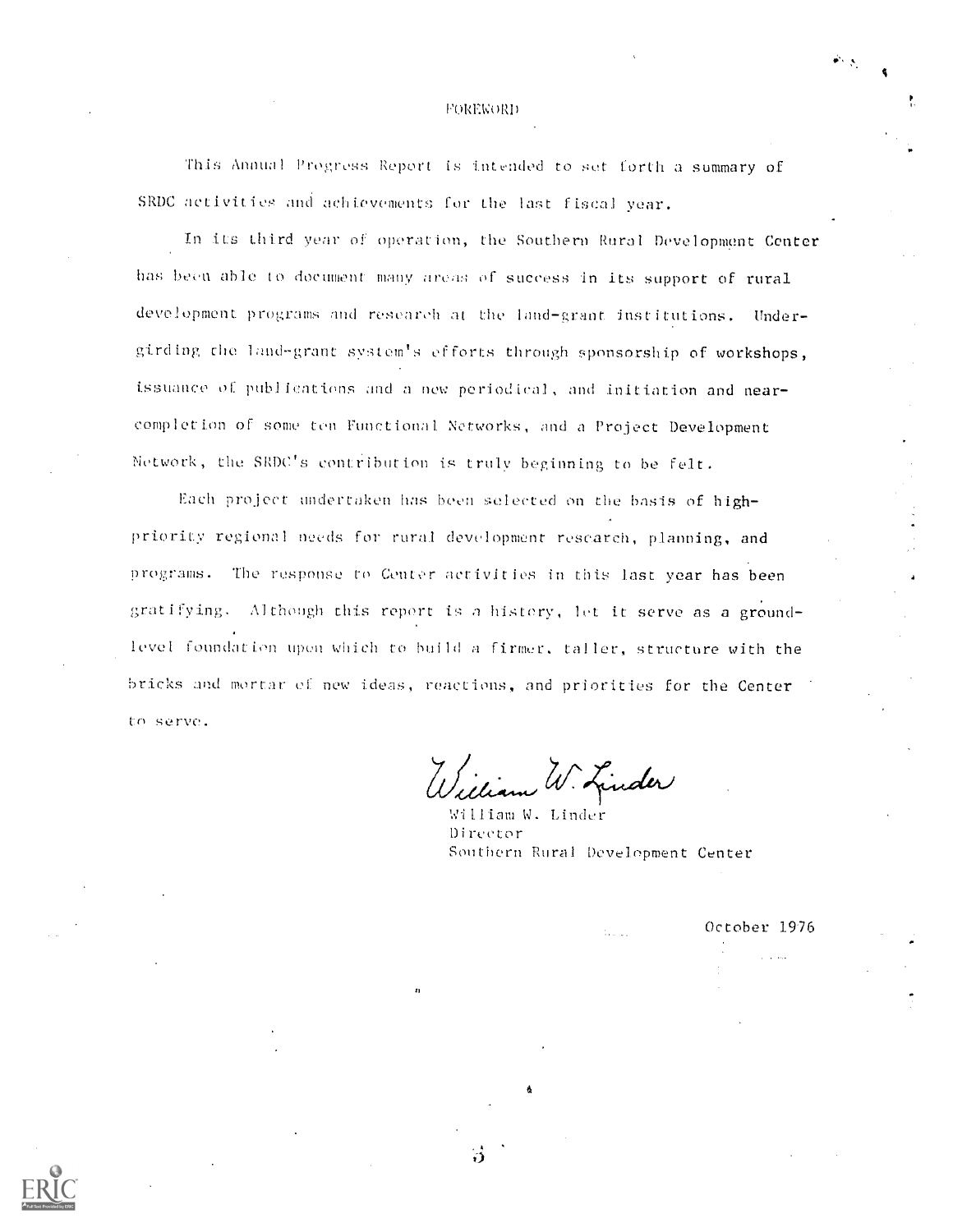ANNUAL PROGRESS REPORT 1976 SOUTHERN RURAL DEVELOPMENT CENTER A Report to the Board of Directors State Experiment Stations State Extension Services U. S. Department of Agriculture Alabama Arkansas Florida Georgia Kentucky Louisiana Mississippi . North Carolina Oklahoma Puerto Rico South Carolina Tennessee Texas Virginia W. M. BOST, CHAIRMAN Board of Directors WILLIAM W. LINDER Director WILLIAM C. BOYKIN Associate Director Published by the Southern Rural Development Center Box 5406 Mississippi State, Mississippi 39762 SRDC Series Publication No. 15 Contraction of the United States of the United States of the United States of the U

 $\Lambda$ 

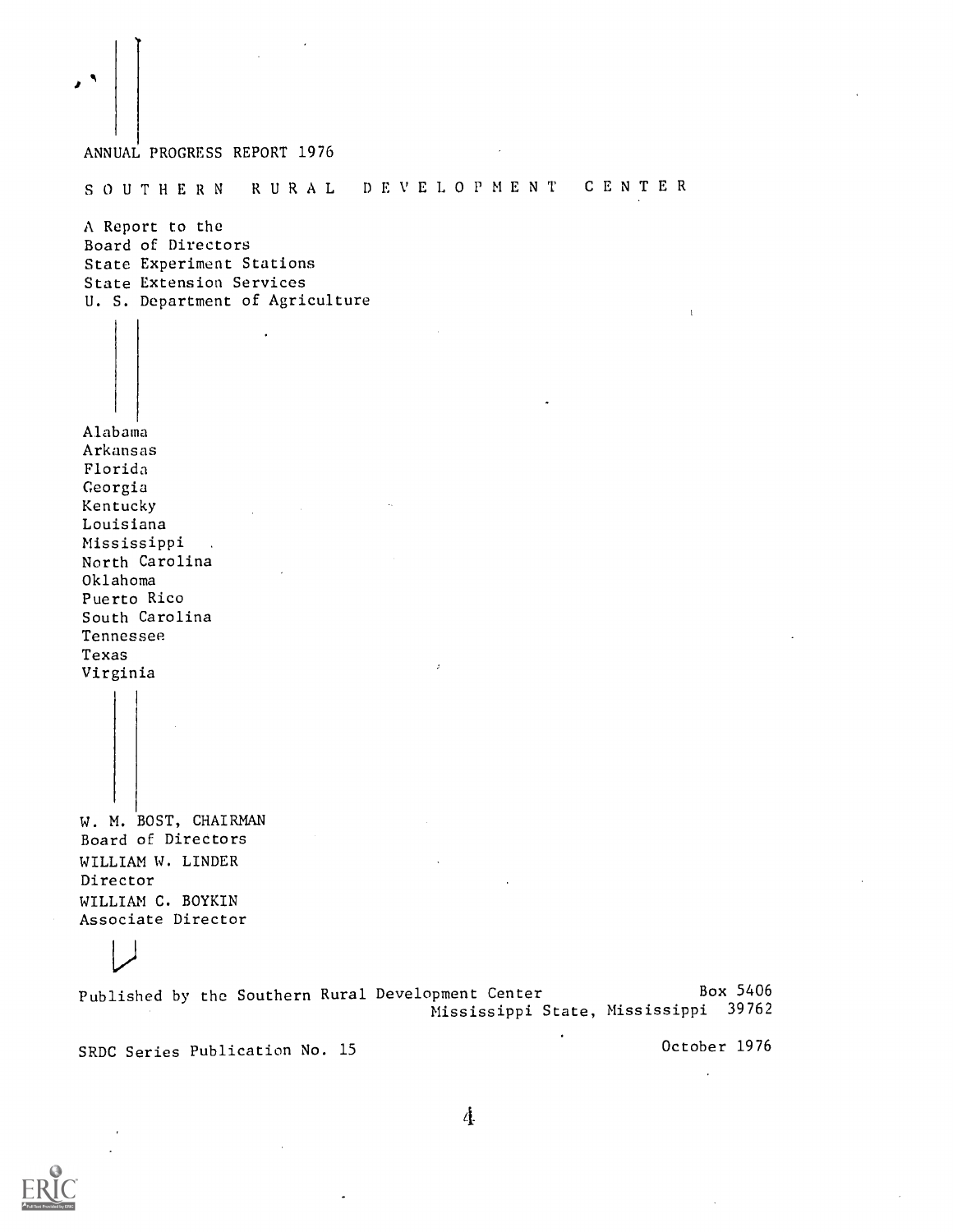# TABLE OF CONTENTS

|                                                                                                                            |  |  |  |  |  |  | Page                       |
|----------------------------------------------------------------------------------------------------------------------------|--|--|--|--|--|--|----------------------------|
|                                                                                                                            |  |  |  |  |  |  | 1                          |
|                                                                                                                            |  |  |  |  |  |  | $\overline{c}$             |
|                                                                                                                            |  |  |  |  |  |  | 3                          |
|                                                                                                                            |  |  |  |  |  |  | 4                          |
| NETWORK BIBLIOGRAPHIES, OTHER PUBLICATIONS                                                                                 |  |  |  |  |  |  | 7                          |
|                                                                                                                            |  |  |  |  |  |  | 7                          |
| والمتحاولة والمتماعي والمتعاونة والمتماعي والمتماعي والمتمار والمتماري والمتماري والمتماري<br>GRANT RECEIVED               |  |  |  |  |  |  | 9                          |
|                                                                                                                            |  |  |  |  |  |  | 10                         |
|                                                                                                                            |  |  |  |  |  |  | 11                         |
|                                                                                                                            |  |  |  |  |  |  | 12                         |
| In-House Publications Capability<br>Title V is a Good Buy<br>Folders:                                                      |  |  |  |  |  |  | 13<br>13<br>15<br>15<br>15 |
|                                                                                                                            |  |  |  |  |  |  | 16                         |
|                                                                                                                            |  |  |  |  |  |  | 17                         |
| والمحاولة والمتعاونة والمتعاونة والمتعاونة والمتعاونة والمتعاونة والمتعاونة والمتعاونة والمتعاونة والمتعاونة<br>SLIDE SHOW |  |  |  |  |  |  | 18                         |
|                                                                                                                            |  |  |  |  |  |  | 20                         |
|                                                                                                                            |  |  |  |  |  |  | 21                         |
| APPENDIX ACCOMPLISHMENTS ON FY 76 PLAN OF ACTION                                                                           |  |  |  |  |  |  |                            |



 $\hat{\mathbf{c}}$ 

 $\mathbf{A}^{\mathcal{A}}$ 

 $\Delta \sim 10^4$ 

 $\frac{1}{2}$ 

)<br>1990年<br>1990年<br>1990年

 $\epsilon$ 

 $\sim 10^{11}$ 

 $\mathcal{L}^{\text{max}}_{\text{max}}$  ,  $\mathcal{L}^{\text{max}}_{\text{max}}$ 

 $\sim 100$  km s  $^{-1}$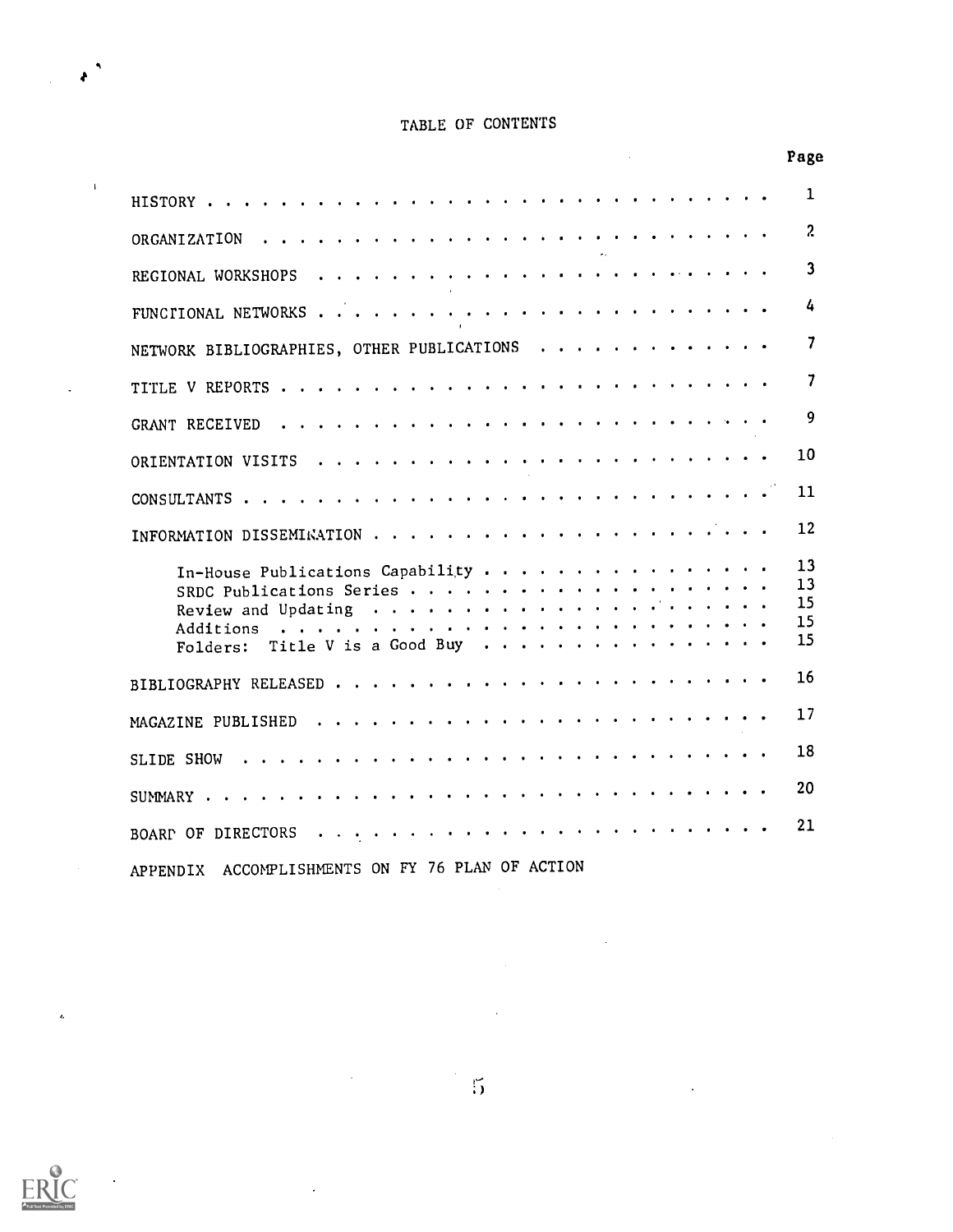### ANNEAL PROGRESS REPORT, 1976

### HISTORY

This progress report for  $1976$  covers activities accomplished by the Southern Rural Development Center during the third year of work. To introduce diis report it would do well to briefly review the history of the Center. Understanding how the Center came into existence allows for better evaluation of its accomplishments.

In response to the Rural Development Act of  $1972<sub>1</sub>$  the U.S. Department of Agriculture authorized the organization of centers for the assistance of rural development research and programs in four regions of the country. These four centers are now in operation: the Northeast Center at Ithaca, New York; the Western Center at Corvallis, Oregon; the North Central Center at Ames, Iowa; and the Southern Center at Mississippi State, Mississippi.

In the Fall of 1973, the Regional Directors of Experiment Stations and Extension Services for the South appointed the SRDC Board of Directors, with a charge to establish a joint Research-Extension regional center. The SRDC Board of Directors consists of four members each from Research and Extension (including 1890 institutions) and one from private industry, totalling nine members.

Of the five proposals received for establishment of the SRDC, the Board approved the joint proposal by Alcorn State University and Mississippi State University in January 1974.

The Southern Rural Development Center began operation later in 1974 under the joint sponsorship of Alcorn State University and Mississippi State University, and is headquartered at Mississippi State, Mississippi. William W. Linder, representing Mississippi State University, is Director;



 $\boldsymbol{\theta}$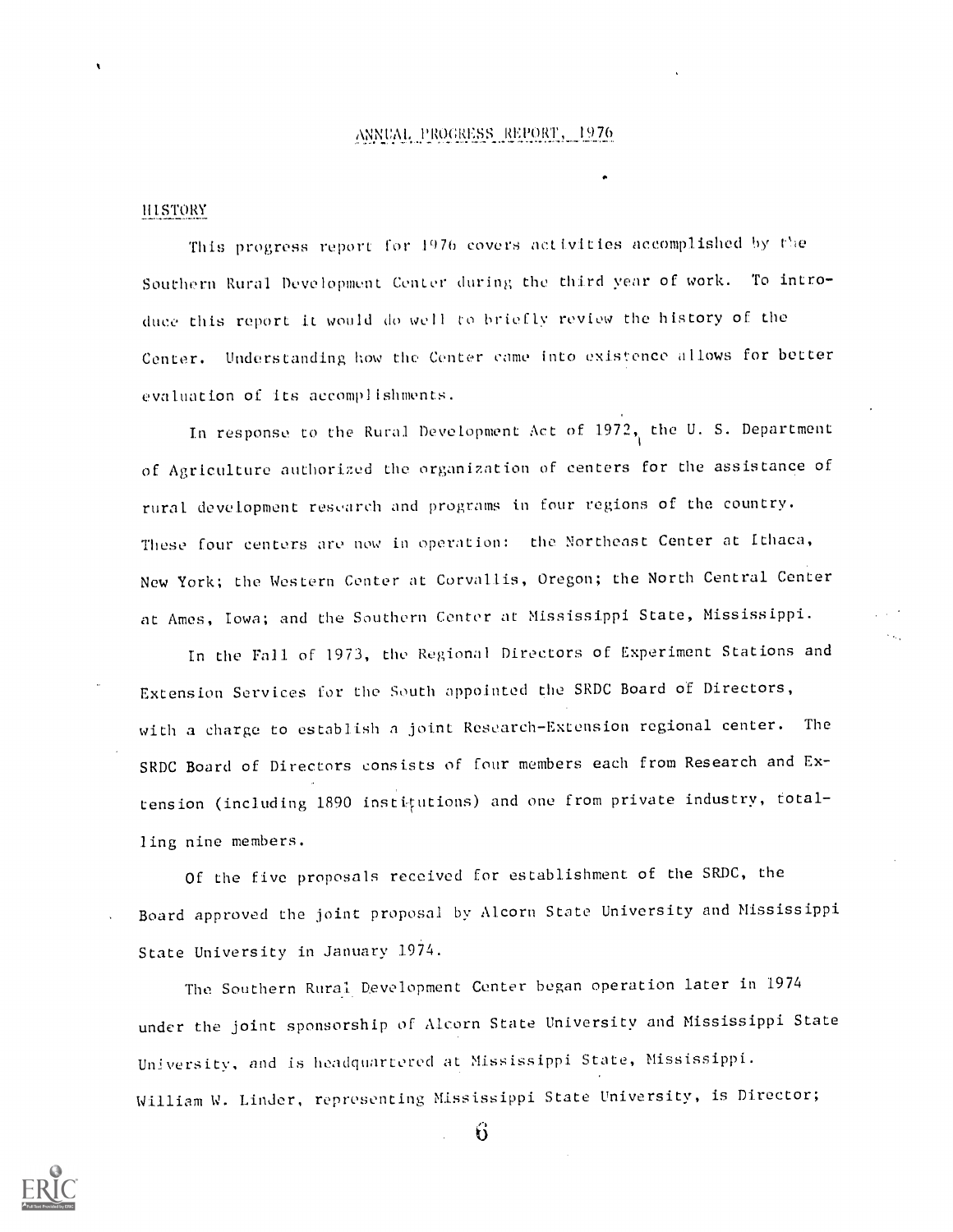William C. Boykin, representing Alcorn Stdte University, is Associate Director.

Their responsibilities are authorized under Title V of the Rural Development Act and Cooperative State Research Service to include the job of complementing and supporting state Title V Extension and Research programs. The Center's primary clientele is the Research and Extension staffs of the 27 land-grant institutions in the 13 states, plus Puerto Rico, who have rural development or community resource development responsibilities and interests.

Effective regional participation is critical to the success of rural development efforts: supportim; a region-wide cooperation is now the priority orientation of the SRDC.

### ORGANIZATION

The SRDC is organized to report directly to the Assistant Secretary for Conservation, Research, and Education of the U. S. Department of Agriculture. However, it looks to Extension Service and Cooperative States Research Service offices for guidance and support.

The SRDC is therefore advised on its programs and policy by the Southern Regional Rural Development Research Council and the Southern Extension Regional Community Resource Development Committee.

An interdisciplinary Research Advisory Network has been appointed to counsel the Center Director on priority areas of rural development in need of research and program attention. Its 15 members represent:

Southern Regional Research Council (3) Southern Extension CRD Committee (3) 1890 institutions (2) Southern Regional Home Economics Administrators (2) Southern Regional Rural Sociology Research Committee (3) Center Director and Associate Director (2)

7

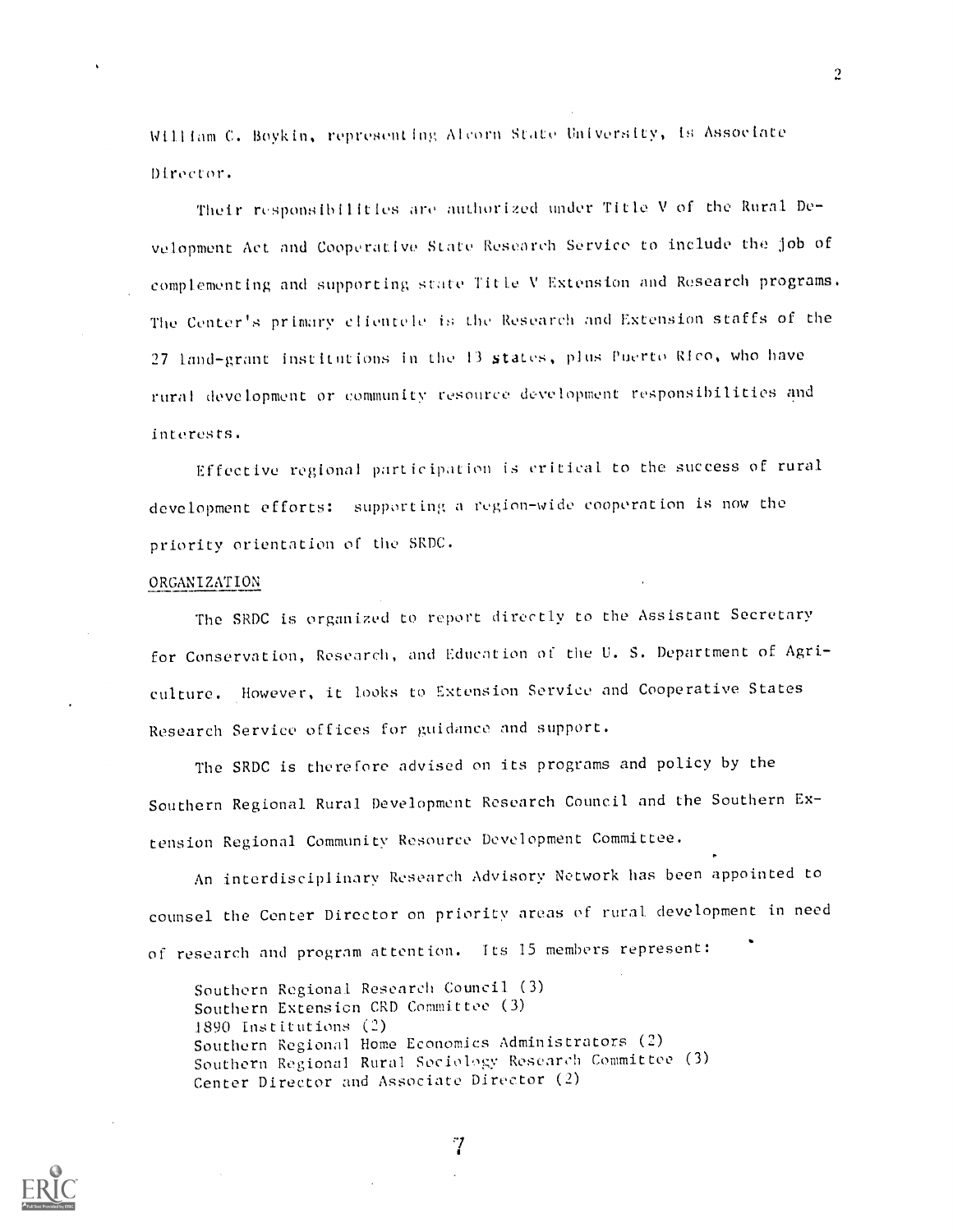The Southern Rural Development Center has been established under a three-year pilot program. During this year of 1976, Congress made available new funds to extend the program for an additional three years. As we look forward to a new three-year emphasis, our chief concerns will be: preventing excessive fragmentation of pilot programs; coordinating Title V efforts with existing Research and Extension programs; and building on the strength of these programs to significantly influence the development of rural America.

#### REGIONAL WORKSHOPS

A basic, underlying tenet of the Center for this past year has been and will continue to be the promotion of increased Extension-Research communication, dialogue and joint programming. Title V authorizes this interaction, and the Center has the capacity to bring together experts across the state lines and from various disciplines to focus on problems common to the region. Examples of how this was accomplished during 1976 are found in the meeting convened by SRDC of representatives from the Southern Land Economics Research Committee, the Southern Extension Public Policy Affairs Committee, Extension Service, USDA, and 1890 institutions to discuss:

Issues Educational programs Policy considerations Training for professionals Joint programming

With each group reporting to its parent group and making recommendations to the Regional Extension and Experiment Station Directors, the SRDC will lead an appropriate regional effort.if desired by the participating groups.

Also during this past fiscal year the S-81, known now as S-114, Research Technical Committee asked the Center to help acquaint action agencies with the project, establish closer working relationships, and

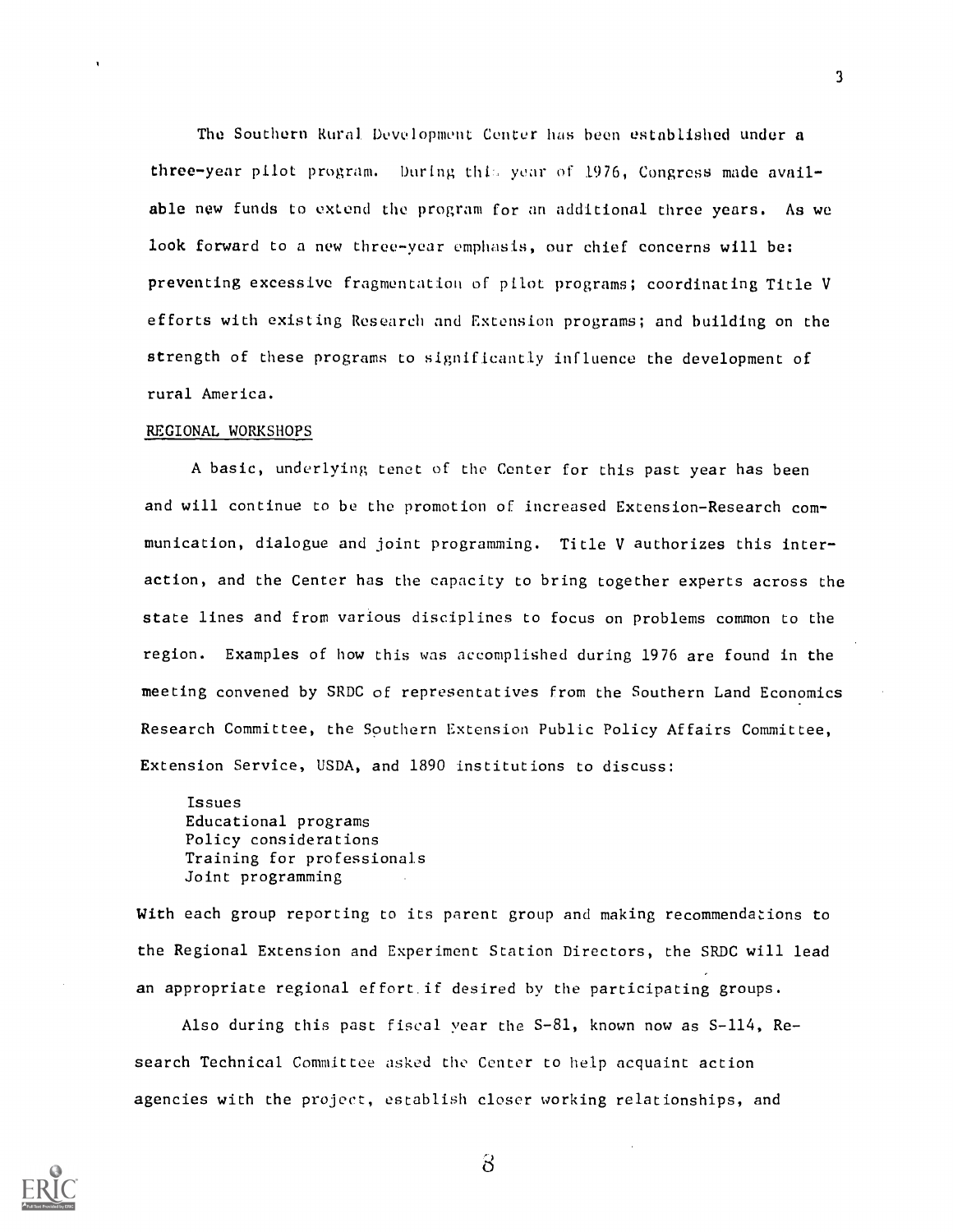obtain ideas for future research. SRDC provided financial support for a discussion meeting, which led Lo concrete suggestions for the course of current and future research projects. Of the 16 persons attending, only one had previously heard of the S-81 Committee's work.

Another area of concern is housing. The Center, in cooperation with the Tennessee Valley Authority and the S-95 Southern Regional Housing Research Committee, sponsored a three-day workshop on "Quality Housing for Low-Income Rural Families." About 150 individuals attended, and again, very few of them had been familiar with the work of the S-95 Committee.

An additional workshop participated in by the SRDC was the Regional Land Use Workshop where representatives of Southern Land Economics Research Committee (SLERC), Southern Public Policy Affairs Committee, and the Extension Community Research Development Committee met to discuss regional issues pertaining to land use and the possibilities of a regional training effort.

Bridging the gap in communication between Research and Extension requires coordination of four sectors: Research, Extension, industry, and users. The workshop developed an effort to establish a joint communication network for increased awareness of needs and goals of each of these sectors. FUNCTIONAL NETWORKS

Professionals in the region have much to contribute to rural development programs of the southern Research and Extension agencies. But how can they be involved in those programs? How can they bring their knowledge and skills to bear on pressing problems? The SRDC's answer is through its Functional Networks: scientists and educators have been selected to lead groups of cooperating professionals in pooling research expertise.

SRDC now has 10 Functional Networks in operation, seven of these were formed during the 1976 fiscal year.



 $\overline{0}$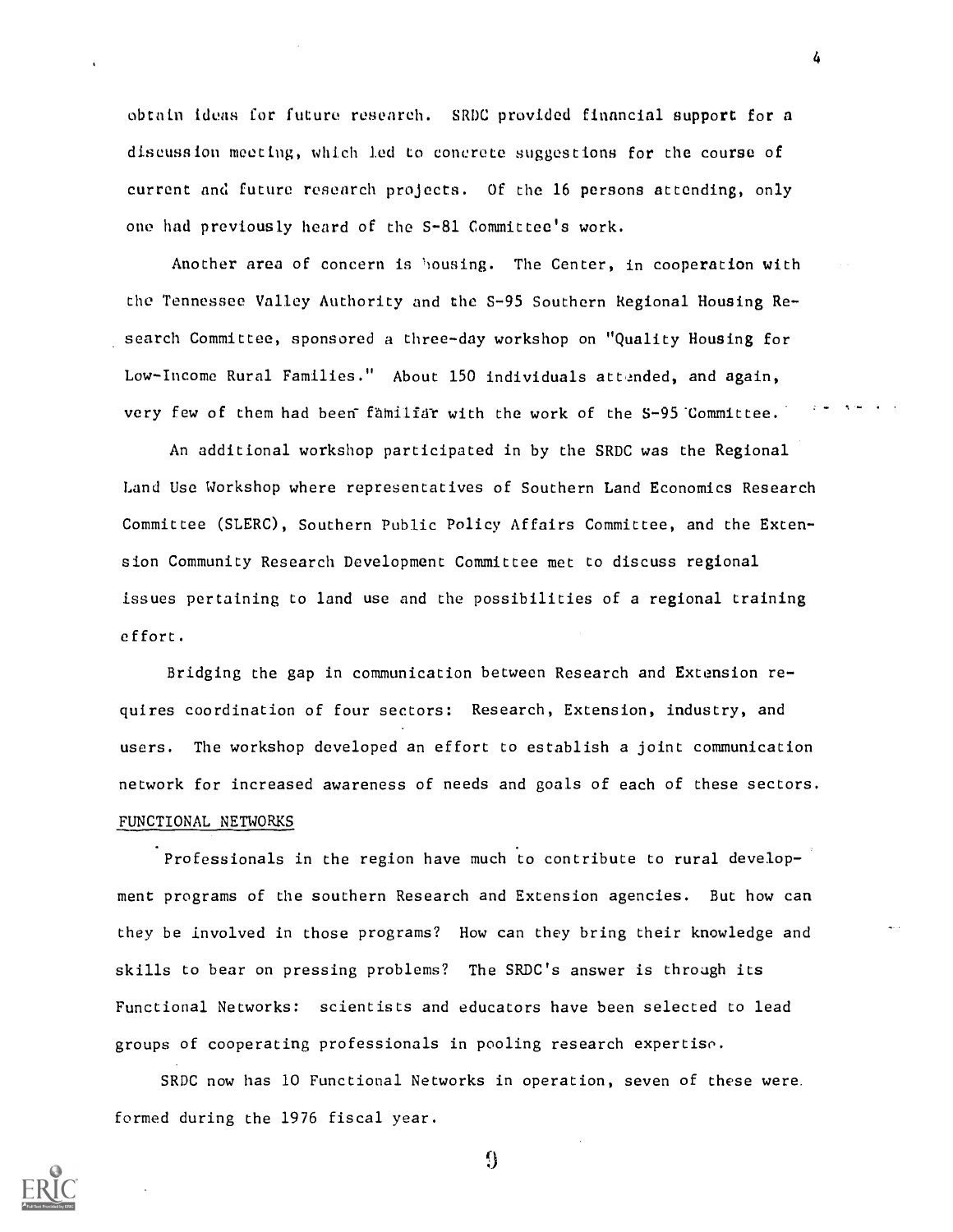Functional Networks have been formed to give particular attention to one area or subarea of the four major areas of rural development identified by the U. S. Department of Agriculture: Community Services and Facilities, I.eople Building, Economic Development, and Environmental Improvement. The Southern Rural Development Research Council has listed a full spectrum of concerns in each of these areas; the list is available in the first annual progress report.

A Network focuses its attention on a limited area in order to produce practical results and recommendations.

Scientists and educators who have a particular interest in the regional concerns of rural development submitted proposals to establish Functional Networks. These are Center Associates. In turn, they have selected colleagues from two or more states to cooperate as members of the Network.

Appointed without pay for a one-year period, the Center Associates will have SRDC support for their Functional Networks in research assistance, clerical assistance, travel funds, publication funds, and the like.

Each Functional Network is charged with completing a thorough inventory of research applicable to its particular problem area. Pertinent principles will be extracted and published. The Networks appointed during this year are listed below along with the Center Associate responsible for each:

| Dr. W. Arden Colette<br>University of Florida                              | Small Farm Operations                                 |
|----------------------------------------------------------------------------|-------------------------------------------------------|
| Dr. Eldon D. Smith                                                         | Industrialization of Rural                            |
| University of Kentucky                                                     | Areas                                                 |
| Dr. R. David Mustian                                                       | Health Care and Rural                                 |
| North Carolina State University                                            | Development                                           |
| $Dr.$ ald C. Wheelock<br>Alab. . Agricultural and Mechanical<br>University | Educational Needs Projection<br>and Rural Development |

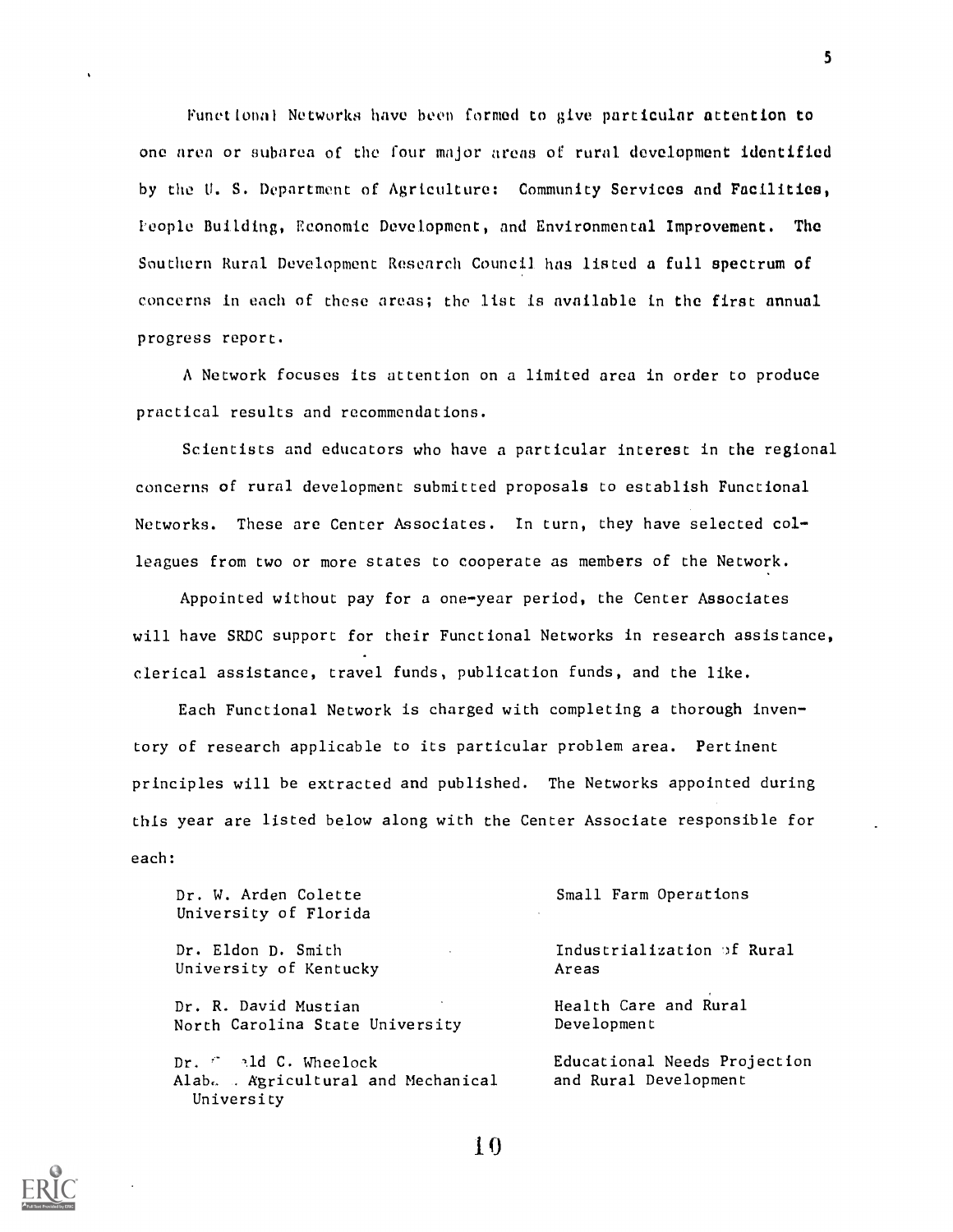| Dr. E. Evan Brown<br>University of Georgia         | Syntheaia of Research Reaulta<br>Relevant to the Impact of<br>Governmental Transfer Payments<br>on Human Resource Development |
|----------------------------------------------------|-------------------------------------------------------------------------------------------------------------------------------|
| Dr. Michael S. Salkin<br>Oklahoma State University | Community Services:<br>(a) Solid Waste Disposal<br>(b) Financing                                                              |
|                                                    |                                                                                                                               |

Dr. Savannah S. Day Ms. Louise Byers Florida State University Recent Housing Research Relevant to Rural Development

These seven Networks, plus the three already in existence, have the common goal of cataloguing the current state of research knowledge. Specifically, they are inventorying research in their area of interest, extracting concepts which give common threads, and preparing concrete results -for the Center to publish. Workshops in these areas will be held to acquaint professionals and other interested people with this base information.

The three Functional Networks which began prior to this year, and are currently providing input in their areas of responsibility, are: Land Use Issues, under Dr. Burl F. Long, of Virginia Polytechnic Institute and State University; Citizen Participation, with Co-Associates Dr. Donald Voth and William Bonner of the University of Arkansas; and Evaluation of Research Literature, with Dr. Arthur G. Cosby, of Texas A & M University.

On September 18 and 19, Center Associates met in New Orleans for a general evaluation of the Functional Networks. The meeting resulted in a deeper understanding by the associates concerning their key role in the work of the Center, plus a building of unity among the men.

Acknowledgment must be expressed to the SRDC Board of Directors for their support, suggestions, and encouragement in the implementation of the Functional Network concept. This new and unique approach would not have been successful without the supportive role of the Board.

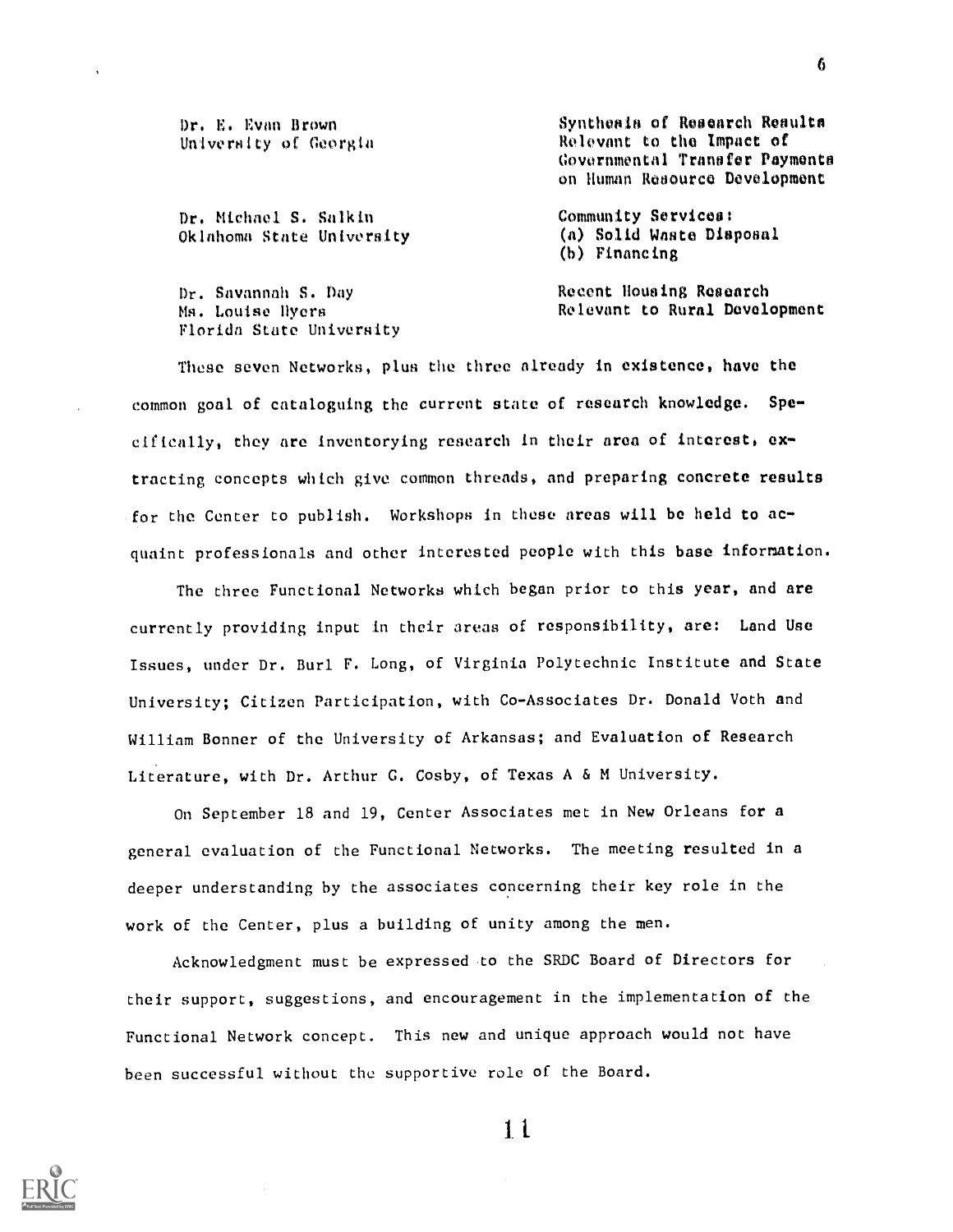### NETWORK BIBLIOGRAPHIES, OTHER PUBLICATIONS

Although each Network is moving toward completion at a different pace, several are In the final stages of preparation of their annotated bibliographies. These bibliographies will document for professionals, researchers, and program planners the where and how of factual information for their work In the ten areas studied. These bibliographien are expected to run several hundred pages each, and some Networks may be preparing auxiliary documents relating to use and evaluation of the research material they have uncovered. The SRDC has readied a Network Bibliography Series as a vehicle for publishing these results. The volumes will be issued over the course or the next year.

In addition, Networks will be preparing other publications--for varied audiences, ranging from research professionals to laymen--applying their results to everyday plans and problems of rural development. The SRDC will be publishing these reports.

### TITLE V REPORTS

The SRDC functions because of Title V of the Rural Development Act of 1972. The Act authorized not only the establishment of the Center but the cooperative efforts of Extension Service and Experiment Stations for rural development.

The success of these jointly manned and sponsored programs has been tremendous. Programs have assisted the local people in solving problems and opening opportunities to economic and educational advancement, health and welfare benefits, better housing, involvement in local government, and a whole spectrum of other activities aimed at improving life in rural communities.

A close look at these success stories reveals that: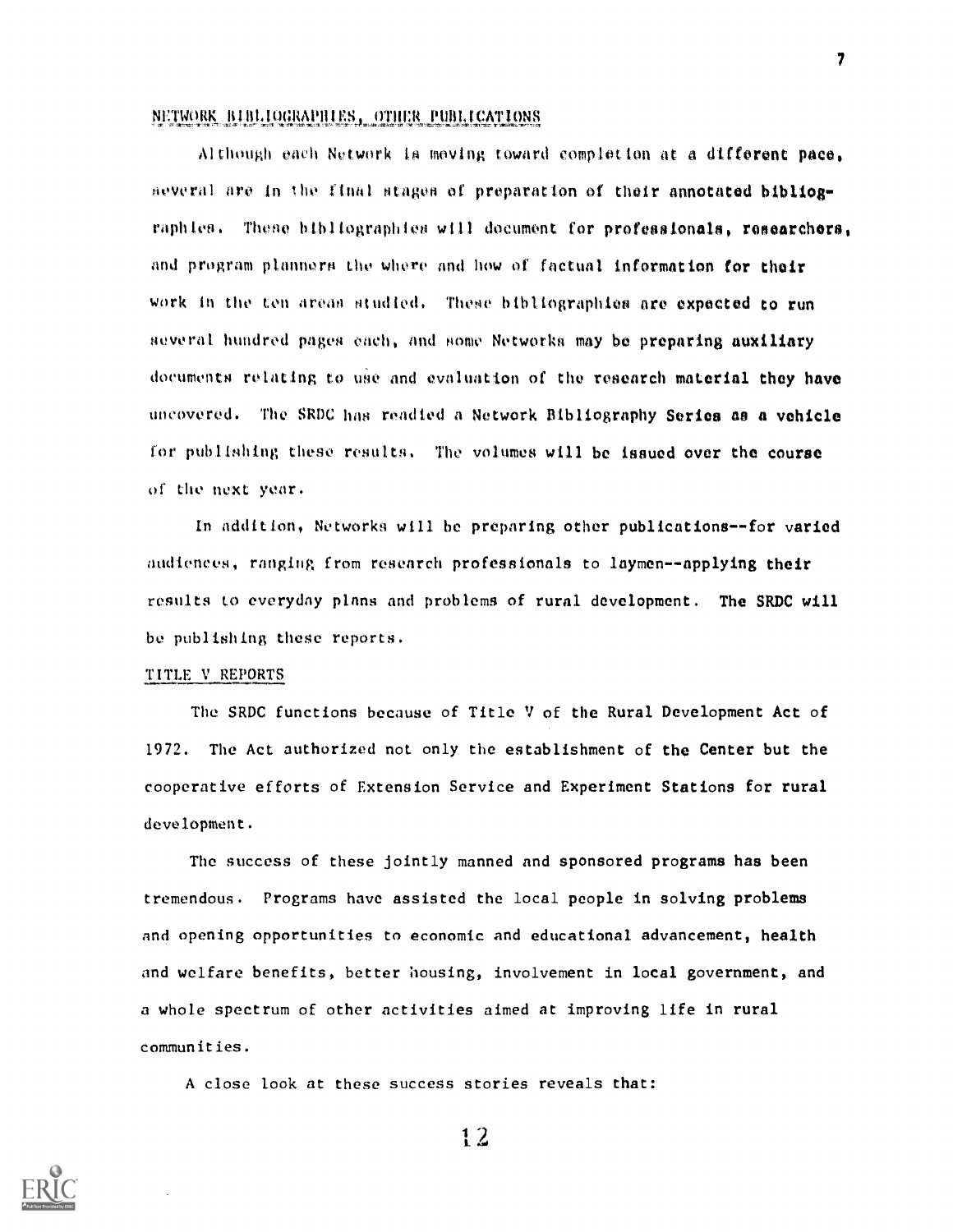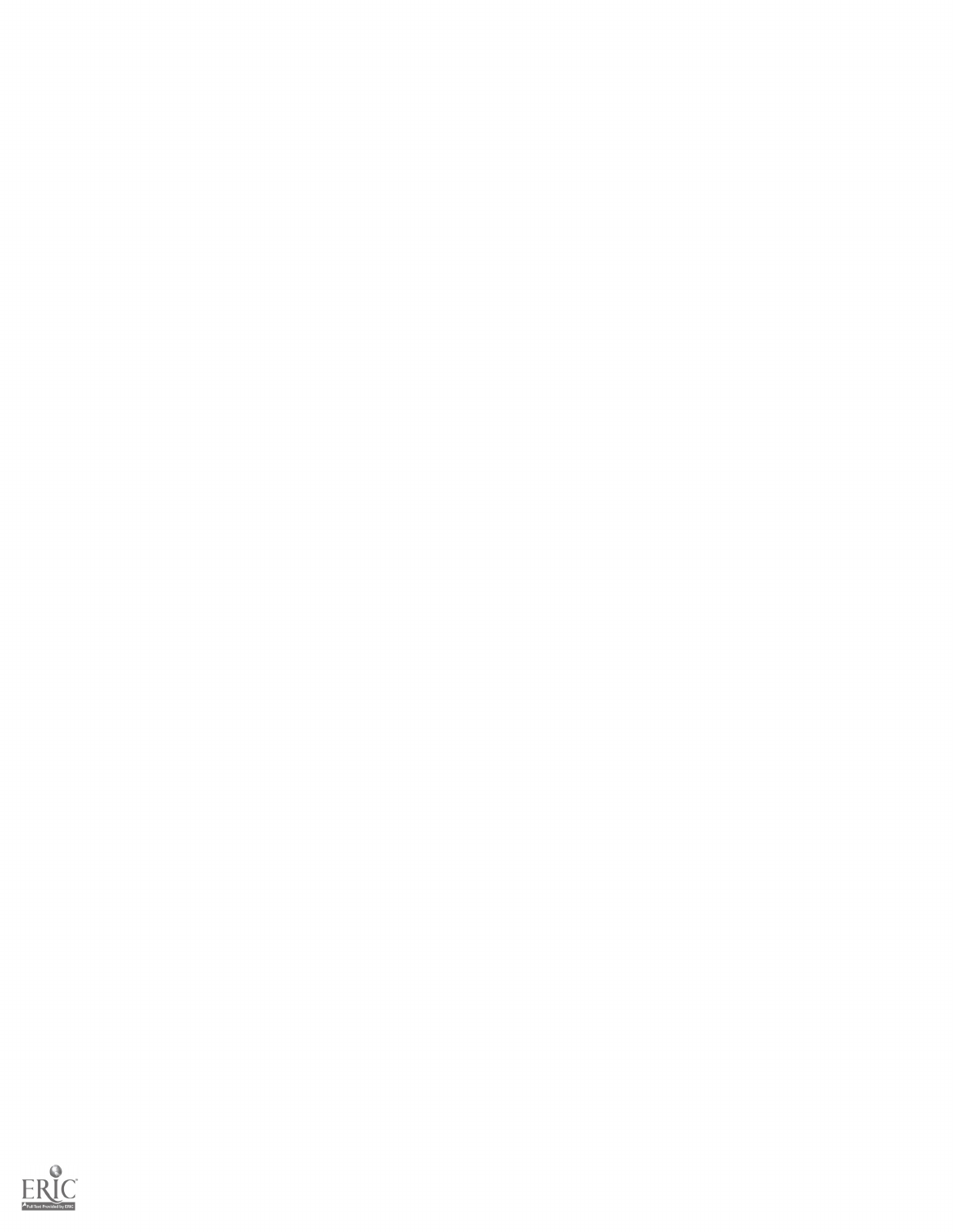- Title V is directed at all rural residents seeking solutions to local problems, not just the agricultural producer.
- Projects reflect grass-roots participation by local officials,<br>compunity loaders, sivic organizations, and citizens. They are community leaders, civic organizations, and citizens. enthusiastic about working with Title V to bring tangible results.
- The effective mix of Research and Extension personnel, expertise, and planning has developed innovative and creative approaches to problem solving.

Samples of what took place in 1975-1976 through Title V efforts

### follows:

### COMMUNITY FACILITIES

Oklahoma is developing solid waste disposal systems... Louisiana is providing better housing...North Carolina receives leadership development...Tennessee gets improved roads, parks, housing, and health facilities:..Texas looks at land development... Puerto Rico brings new jobs, markets, and opportunities via a new bridge to an isolated community.

### ECONOMIC DEVELOPMENT

North Carolina teaches management, as does Mississippi...Tennessee opens new markets for homemade and homegrown products...Mississippi bond issue will raise money for industrial development...Virginia finds jobs for unemployed young people...Georgia benefits from economic frrecasting...Alabama develops an industrial park.

ENVIRONMENTAL IMPROVEMENT Mississippi works for recreational areas...Louisiana and North Carolina produce a resource inventory for environmental improvement...Arkansas eliminates water well pollution.

### PEOPLE BUILDING

Virginia involves local officials in leadership planning...North Carolina offers workshops in supervision and management...Louisiana's undertrained youth find employment after job readiness courses... Georgia has surveyed necessities of needy families on food stamps... Mississippi benefits from education and job training...Kentucky's paraprofessionals have formed 38 community development organizations, completing nearly 200 local projects...South Carolina develops a regional health complex...Mississippi offers town meetings at which citizens meet and question their elected officials."

Listing the projects and accomplishments along with the people, groups, and local government agencies involved in all of these Title V programs would take page after page. But the story comes out the same--Title V buys a better life for rural people.

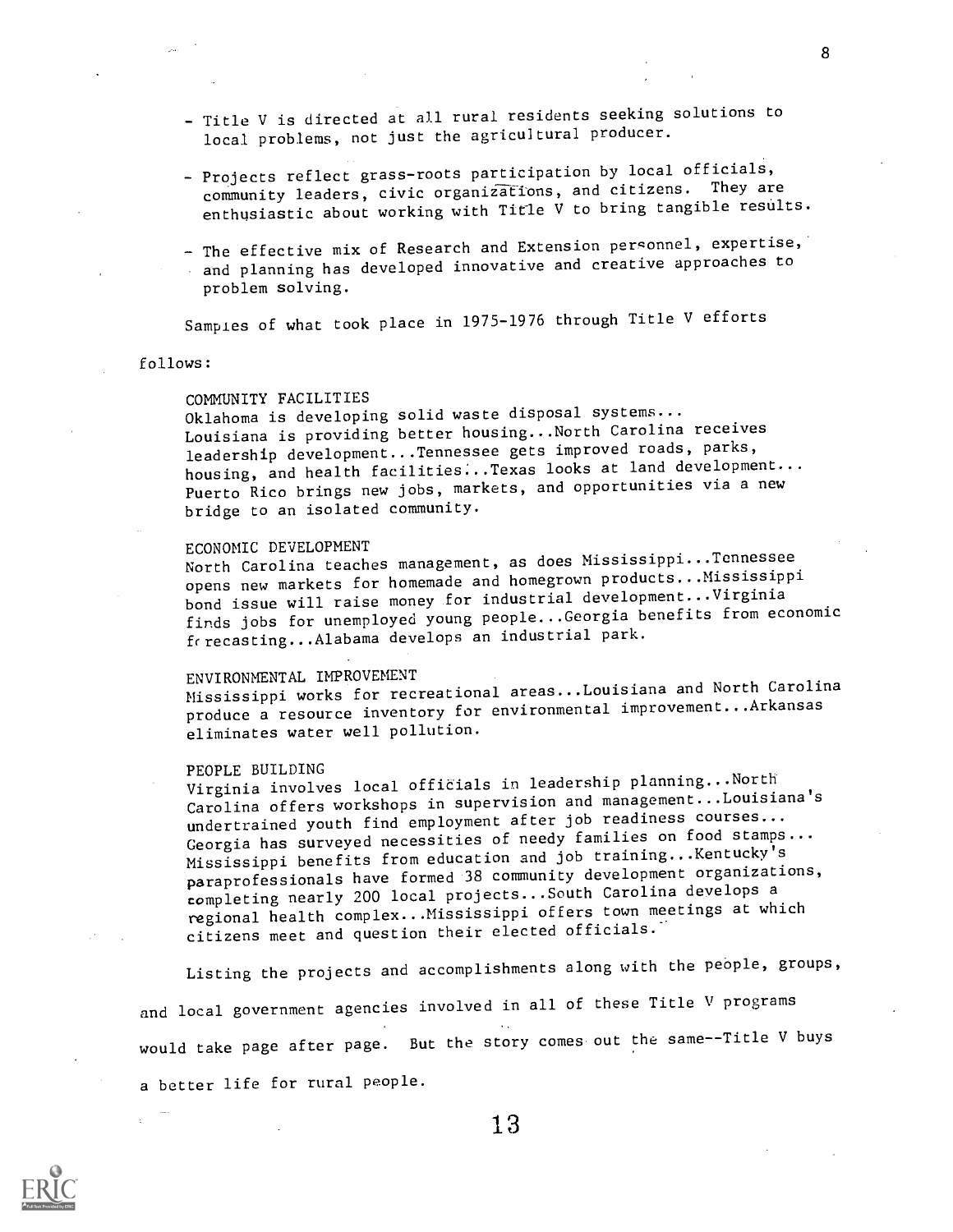In working closely with the outcomes of Title V projects, it occurred to the staff of SRDC that an evaluation procedure would be appropriate for Title V projects. Therefore, the Functional Network dealing with evaluation has developed and designed a typical evaluation procedure. This procedure is being shared with the Southern Region as another effort to help in bringing a better life to rural people.

### GRANT RECEIVED

There seems to be a growing desire among the people of the rural South to improve the quality of life for themselves and their neighbors. However, this desire too often is frustrated because of a lack of knowledge in knowing what to do. Therefore, the Southern Rural Development Center prepared a proposal to secure a grant from Rural Development Service of USDA to develop a model to provide training in rural development for rural leaders.

In mid-July the grant was approved and the first planning meeting conducted shortly thereafter. To implement the proposal, SRDC has formed a Project Development Network of personnel from pertinent agencies and organizations interested in implementing training in rural development. This Network will be under the auspices of the Southern Rural Development Center. The Project Development Network will meet for at least three meetings to consider models already in existence which will serve as a starting point for developing the model under consideration.

Based on the results of this review, the development of a model to provide training in rural development for rural leaders will be initiated. This model will be pretested, with the final and complete version introduced to the South through a regional train-the-trainer workshop. The workshop will be geared to assisting state and substate trainers in independently

1 I.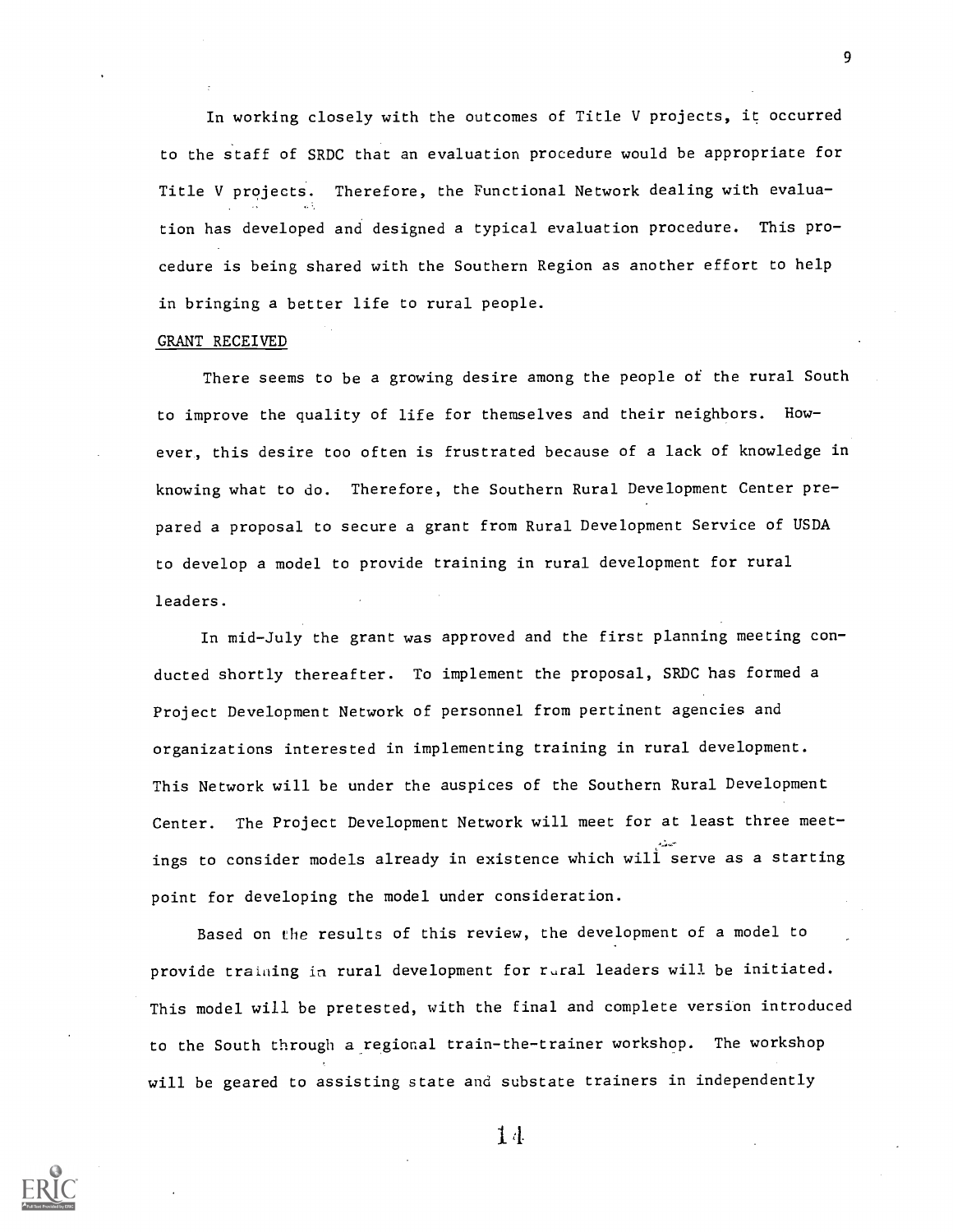implementing the model or an adapted version of the model in their particular situation.

### ORIENTATION VISITS

One of the main emphasis of SRDC is to assist the 27 land-grant institutions throughout the South in their existing and planned rural development research and, programs. In order to build a strong base of relationship, the Center periodically conducts orientation visits to those campuses.

During 1976, five additional states were visited. The states visited were Kentucky, Oklahoma, Puerto Rico, Alabama, and Florida. This brings the total number of states visited since the Center was created to 10.

During a visit, the actual orientation sessions are purposely kept informal and last an average of 4 hours, with a slide presentation used to introduce the work of the Center. Areas highlighted in discussion include such items as inventory of research knowledge, Extension educational programs, identification of rural development personnel, and Functional Networks.

Another opportunity to provide orientation came at the Annual Professional Workers Conference which was held at the Tuskegee Institute, Alabama, December 7 and 8. Dr. William C. Boykin, Associate Director of Southern Rural Development Center, provided this orientation. Approximately 150<sup>°</sup> professional workers representing 16 southern states were present. The nature of questions which flowed indicated a lively and informed interest in rural development over the southern region.

At the Southwestern Rural Sociological Association, the Associate Director spoke to sections of the Association about the work of SRDC. Tentative plans were made for a Rural Development Evaluation Workshop. to be held at Clemson University, October 27-29, 1976.



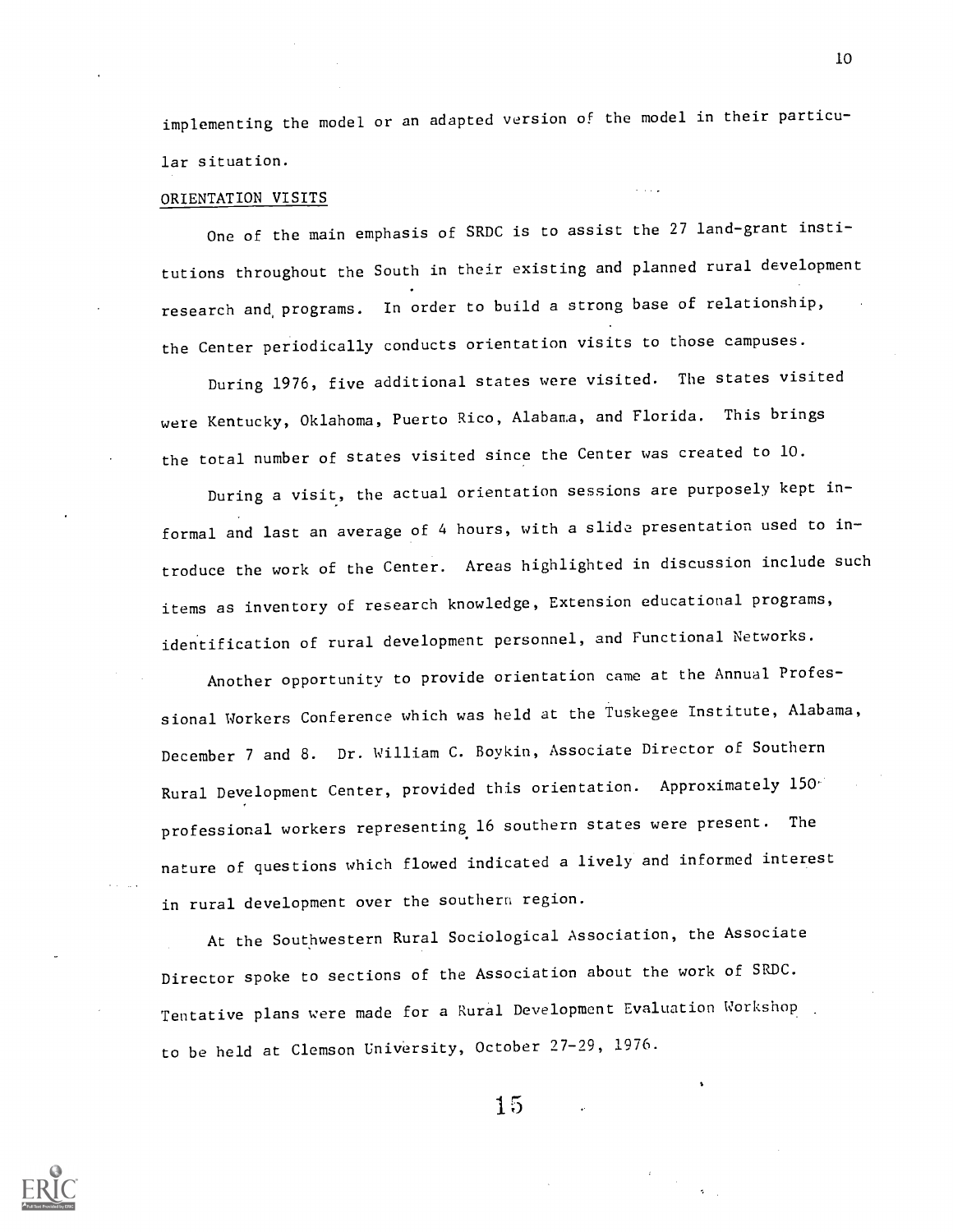The SRDC staff provided orientation concerning the function and services of the Center to several additional meetings. Representatives of the staff met with the Mississippi Rural Development Committee for this purpose. In attendance was the Assistant Secretary of Agriculture.

The Center staff with the aid of the Board of Directors presented a panel discussion of Center objectives and accomplishments as a report to a joint meeting of the Southern Experiment Station and Extension Service Directors meeting which met in New Orleans during September. The Associate Director and a Center Associate represented the Center in a similar way at the Southwestern Sociological Meeting.

### CONSULTANTS

in an attempt to be of greater service to the Title V programs being implemented in the southern region, the Center from time to time secures the services of key personnel to assist in the various phases of work being accomplished in rural development. An example of this service is the proposed regional workshop on evaluative research literature for rural devel opment utilizing the expertise of Dr. Andres Steinmetz, Director of New Measures Program, Charlottesville, Virginia, and Dr. E. L. McLean, Clemson University, Clemson, South Carolina.

As other examples of consultation, William Linder, Director of SRDC, and the Program Analyst attended a special meeting of the Southern Region Education Board to provide input on a 5-year program being designed to provide comprehensive leadership training for selected rural community leaders. It is being funded through a grant from Kellogg. The SRDC is interested because Kellogg's program will-be involving community leaders in planning, organizing and conducting an Extension program in rural community develop ment for their respective communities in the southern region.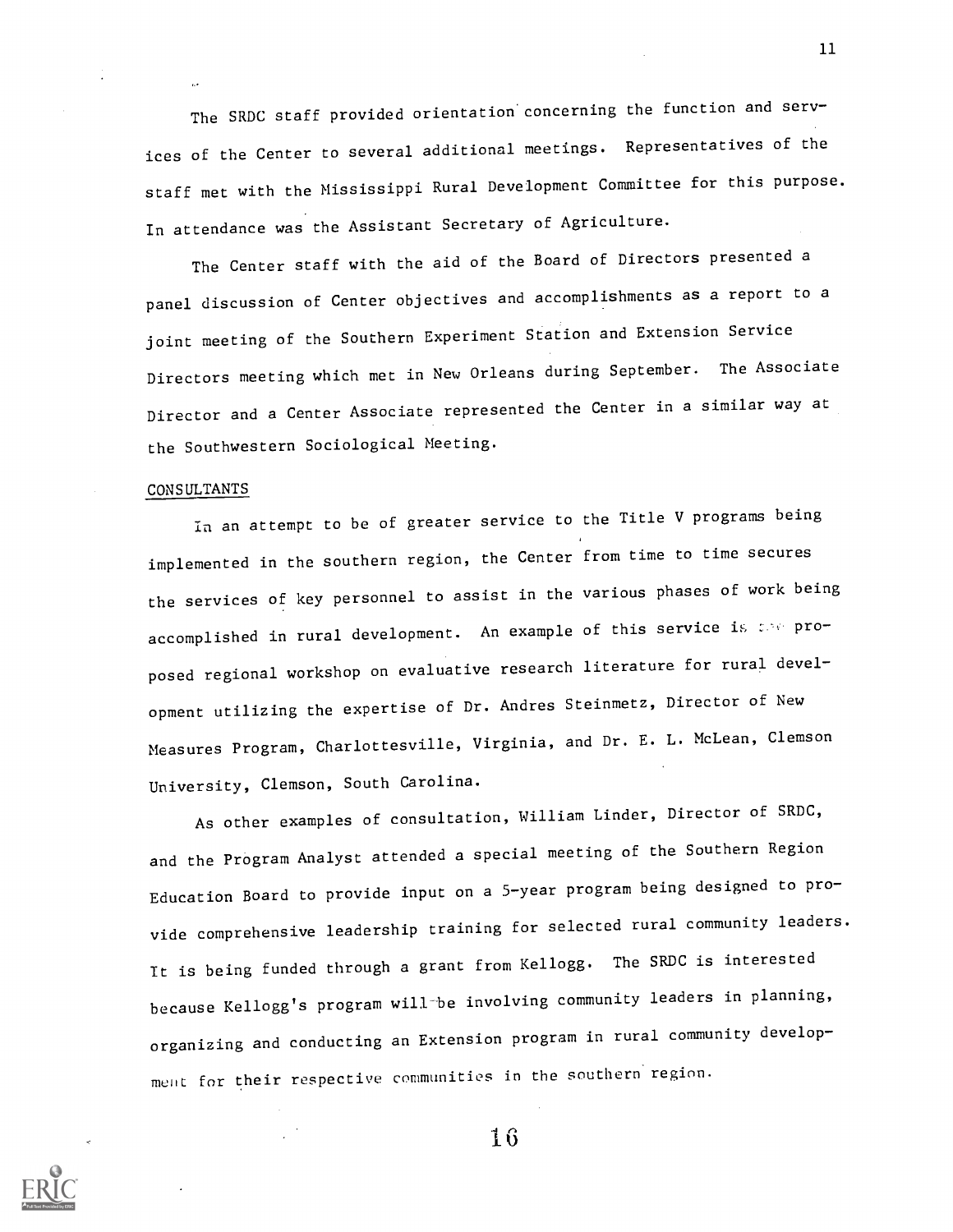Dr. William Boykin provided consultation at the Fourth Community Development and Leadership Conference held February 25 and 26, 1976, at Alabama Agricultural and Mechanical University. This was a conference attended by professional leaders in Extension and rural development but intended primarily for indigenous leaders.

The Director of the Center made a presentation at the American Country Life Meeting held in Mississippi during July. The Associate Director coordinated and presided over one of the sessions.

Consultation was also provided at the Southern Regional Education Board Meeting on Energy, the Economic Research Service Meeting, and the Annual Land Use Seminar. The work of the Center continues to grow in its influence as it seeks to implement its assigned responsibility.

### INFORMATION DISSEMINATION

Serving the rural development clientele at the land-grant universities by making available timely and useful information continues to be one of the main efforts of the SRDC.

Rural development and community resource development staffs have needed an information funnel for the region, a centralized flow of pertinent facts, figures, reports of program accomplishments, and designs for action. The SRDC has sought to provide a cohesive, centralized information source for the region. The Center issues regular reports on activities of regional interest and meets special or short-term needs for publications when necessary. The SRDC Publications Series and the magazine, Rural Development Research and Education (see page 17), provide a forum for exchange of rural development information important to the region.

In terms of "visibility," it is these publications and informationsharing projects which have brought the largest vote of appreciation to the

1 7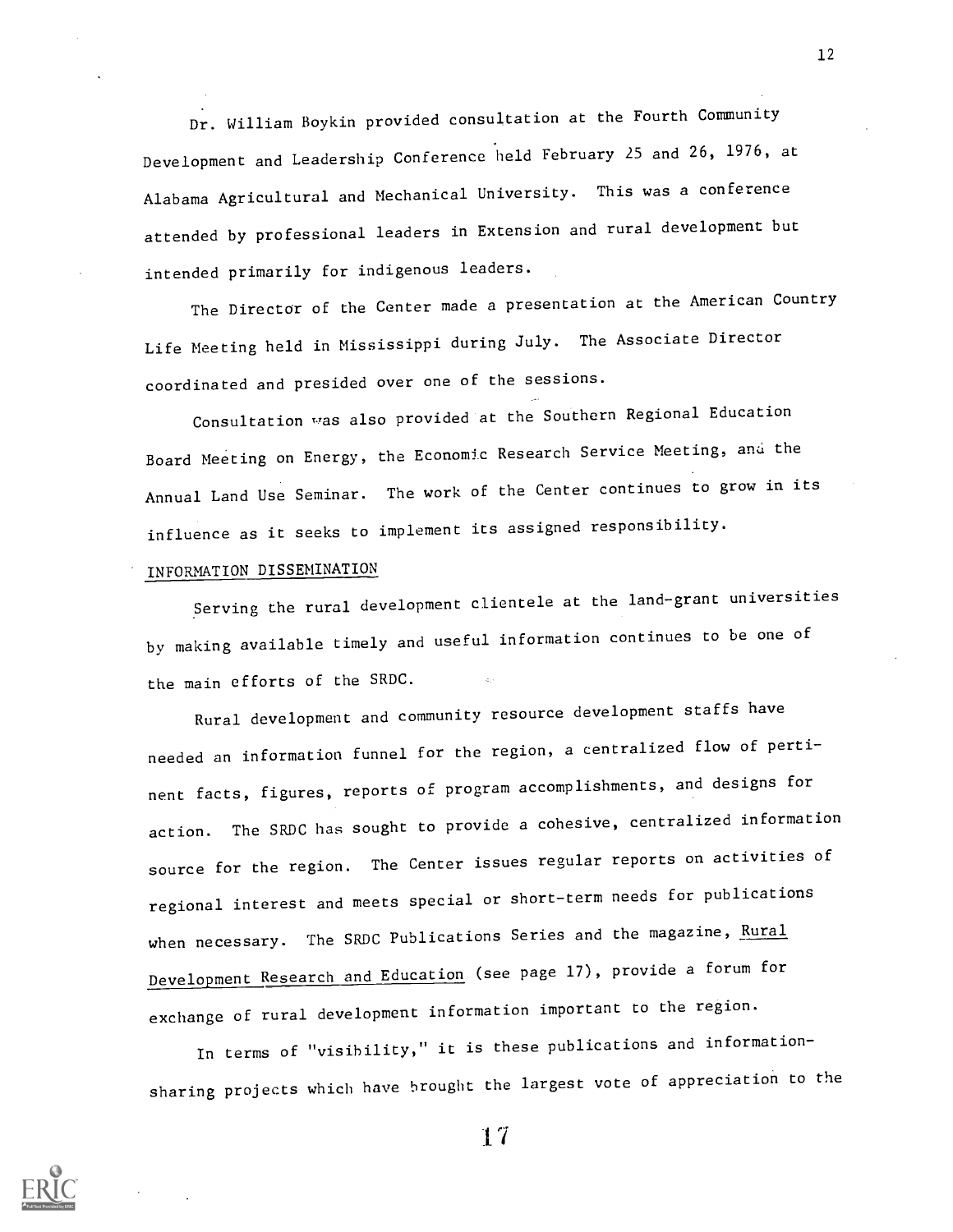Center from its clientele at the land-grant universities. Responses from educators and practitioners have indicated that SRDC publications and information work have proven useful and beneficial in furthering the programs and research of these staffs.

### fn-House Publications Capbility

With the acquisition of some equipment for offset printing (on a limited scale), the Center has developed the capability to produce publications under its own roof. This capability means improved service to the states, when a quick response is required to fill an information or publications need. A professional quality, timely product can be made available upon request at some savings over the usual printing procedures and processes. The ability to be of service on short notice is vital to the Center's information dissemination efforts.

### SRDC Publications Series

The SRDC Publications Series consisting of seven titles at the end of the first year, now lists thirteen titles, and two more are in progress. Somc of these were developed as specific responses to an immediate need; some are regular reports.

### #8 Community Source Book

Printed and distributed at the request of the University of Kentucky, this 80-page source book is a compendium of rural development information culled from journals, newspapers, reports, research, and prcgram achievements. The SRDC printed 1,000 copies which were sent for evaluation to specialists and other users throughout the region. In response to a questionnaire included in the publication, those who received the Source Book ranked it as helpful to them in finding detailed information for projects and programs in progress.



18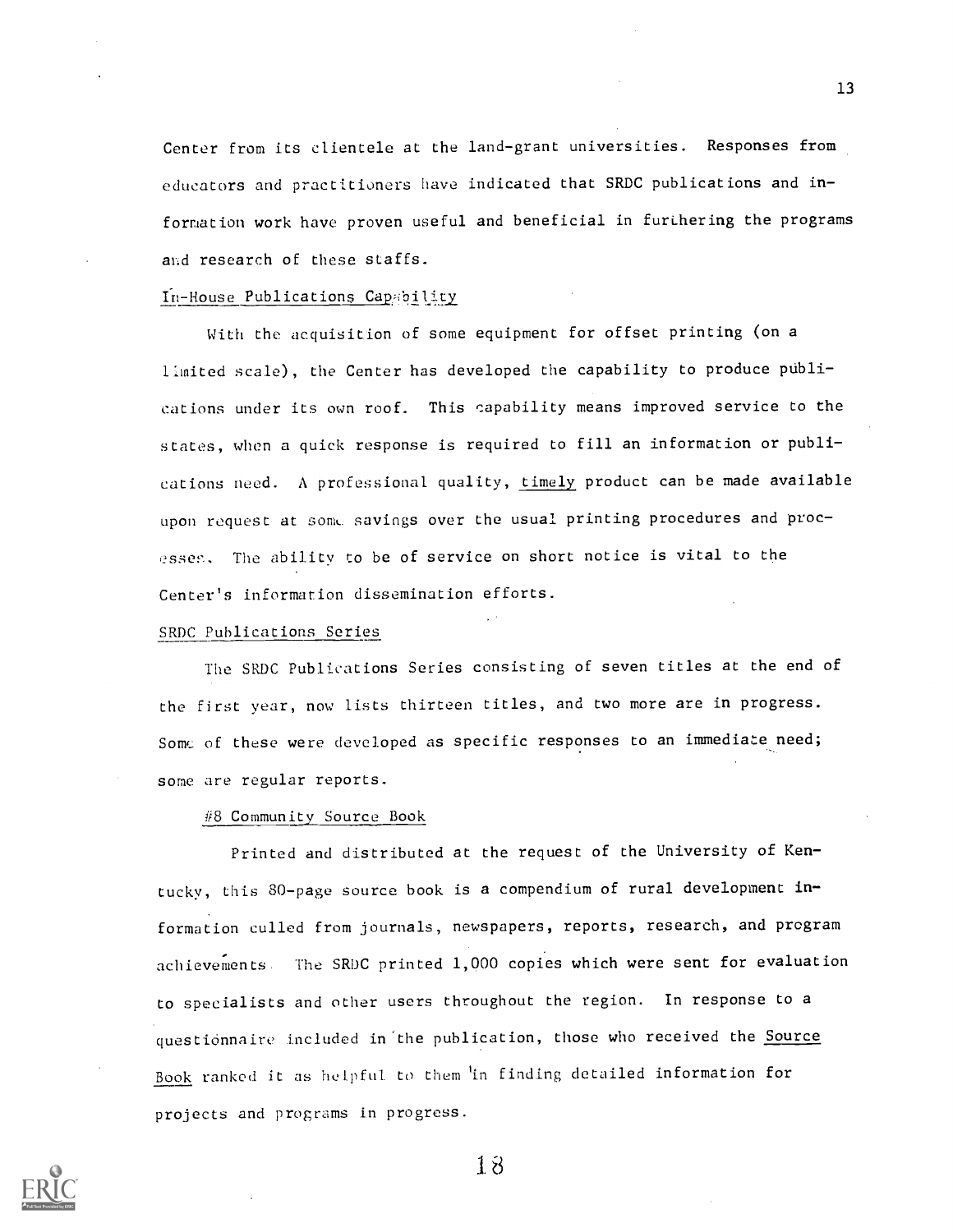## #9 The Progress and Promise of Title V

Based on Title V achievement reports from the southern region, this publication highlights the important successes of the program from each state's perspective. It includes the facts and figures of benefits in economic development, environmental improvement, community services and facilities, and people building. The histories of. program accomplishments in Progress and Promise demonstrate just how Title V funds are doing the job in bringing together rural people to better their lives economically- and in other ways, too.

### #10 1975 Annual Progress Report

A report of SRDC activities and publications during 1975, offering discussion of regional goals for the Center and the progress toward their achievement.

## #11 Land Use Needs and Policy Alternatives

A reprint for the Southern Land Economics Research Committee (1,000 copies) of the proceedings of their Workshop on Land Use. The papers in this publication cover a unique variety of topics in land use issues. Their usefulness to rural development specialists working in this area prompted this reprint.

# #12 Summary of Quarterly Reports, SRDC Functional Networks

The SRDC's ten Functional Networks (see page 4) have tabulated their progress for this report. The **Summary** highlights the goals and pace of the research undertaken by each Network, lists membership in the Net work, and then offers detailed explanations of the expected usefulness of the results.

# #13 Rural Development Staffs, Cooperative Extension Services

Published as a supplement to Series Publication No. 4, Personnel in



ł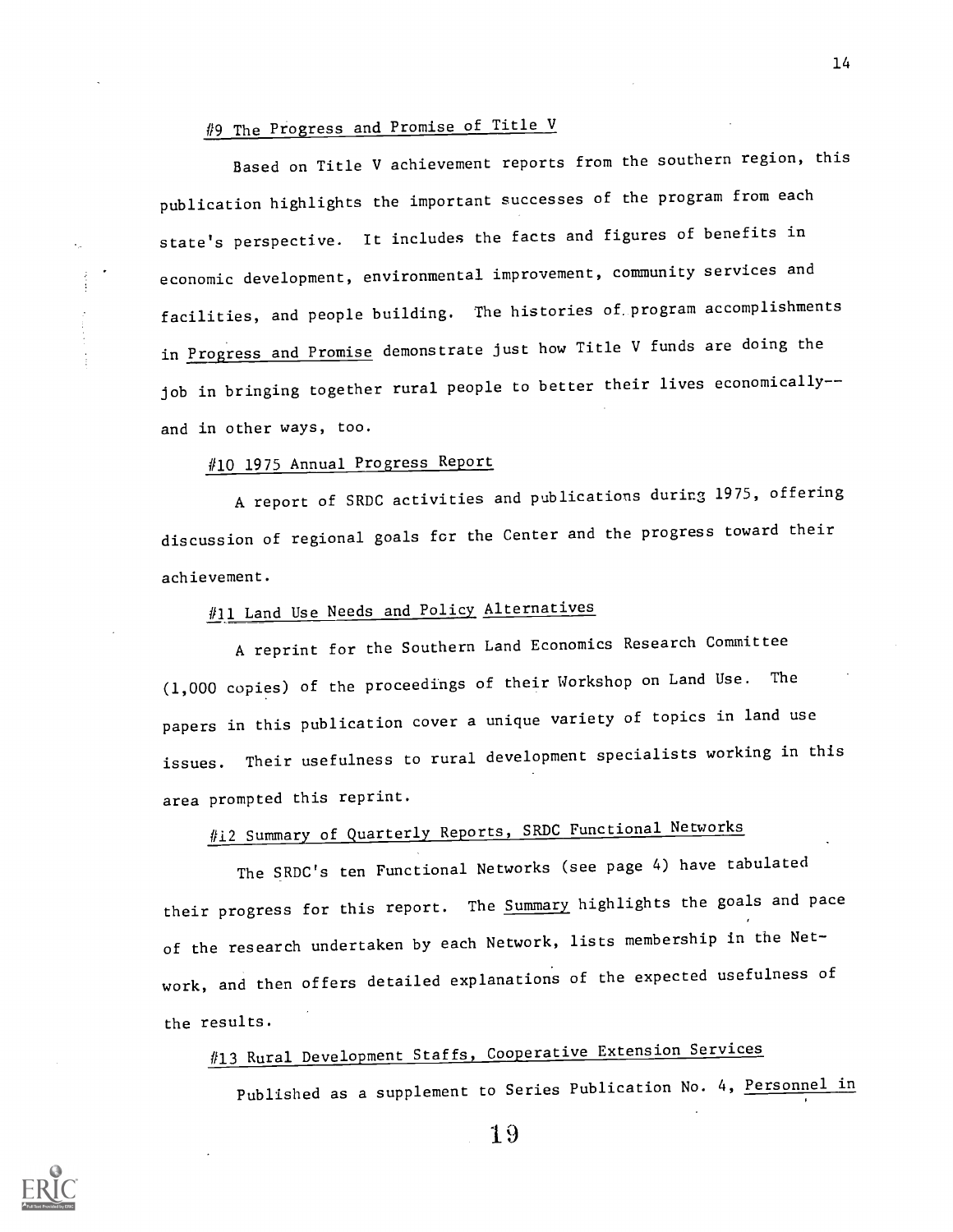Rural Development (currently in revision), this listing tabulates personnel in the region involved in rural development work at Cooperative Extension Services.

15

### Review and Updating

### #2 Rural Development at Land-Grant Universities in the South

A project-by-project listing of major rural development research in progress. The booklet lists and annotates projects, and gives researchers' affiliations.

### #3 Pamphlet: The Southern Rural Development Center

The introductory piece for the work of the Center and its relationship to ongoing Title V and rural development work at the land-grant universities. This pamphlet is sent with publications and responses to inquiries about the Center.

### Additions

At this time the Center is readying for publication: Series No. 14, a script to accompany the SRDC Slide Presentation; Series No. 16, Summary of Quarterly Reports, Functional Networks, Spring 1976; Series No. 17, A Special Report on Federal Grants; and No. 18, a three-author monograph on improving the usability and applicability of research results and the research process.

### Folders: Title V Is a Good Buy

As the Center staff evaluated the incoming Title V reports in late 1975, it became obvious that a wider distribution of these program achievements was needed, to demonstrate that "Title V is a good buy." Each state offered one special success story, a joint Extension-Researeh program achievement to tangibly aid rural development and affect the lives and being of rural people in the state. The folders' theme highlighted the

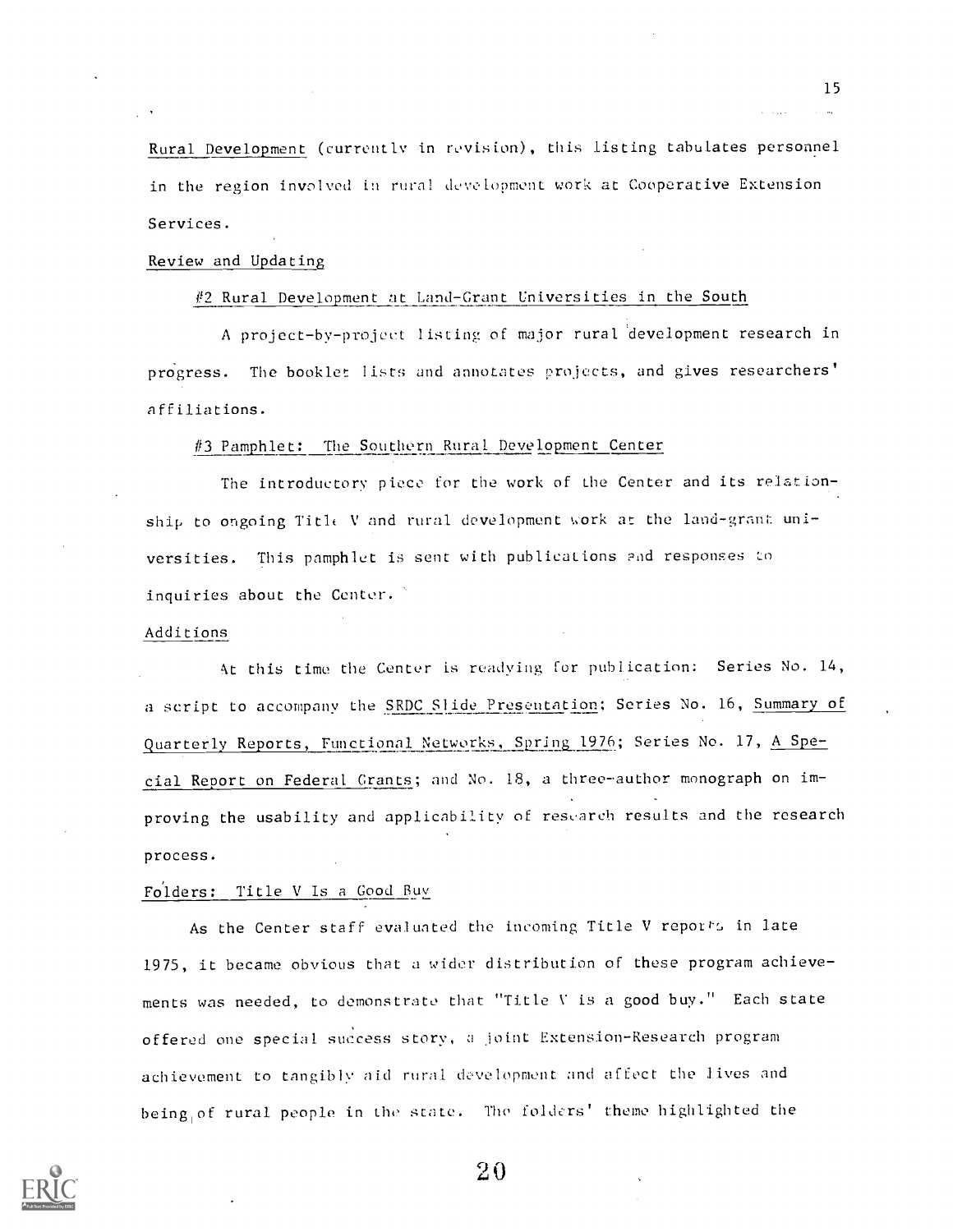fact that "Title V programs have produced results dramatically beyond the dollars directly invested. Rural people are feeling the impact in their homes, jobs, and pocketbooks." The fourteen folders in the series have received much attention as a means of highlighting the excellent progress made in state rural development programs under Title V.

In summary, the information dissemination program of the Southern Rural Development Center has pointedly attempted to create a product of usefulness to the land-grant university clientele. These people have requested information about rural development staffs, research in progress, research evaluation, and program progress: the SRDC has attempted to fill these needs. The publication series will be continued; the magazine, Rural Development Research and Education, has established quarterly publication (see page 17); network bibliographies (see page 7) will be published as Functional Networks complete their work; and special-need publications can be produced on short notice when the need arises. The SRDC welcomes feedback in order to judge just how well these publications are doing their job.

### BIBLIOGRAPHY RELEASED

A project undertaken in late 1975 for the National Agricultural Library, Beltsville, Maryland, came to completion during 1976. The SRDC was asked to prepare an annotated bibliography of rural development literature. Special assistance and funding were obtained from NAL and Rural Development Service, USDA, for this work, along with Title V funds.

Community leaders, rural development committees, researchers, and community resource development (CRD) personnel should find Rural Develop-! ment Literature - An Annotated Bibliography, 1969-75 useful as a starting point in identifying and obtaining literature or information for program



 $2i$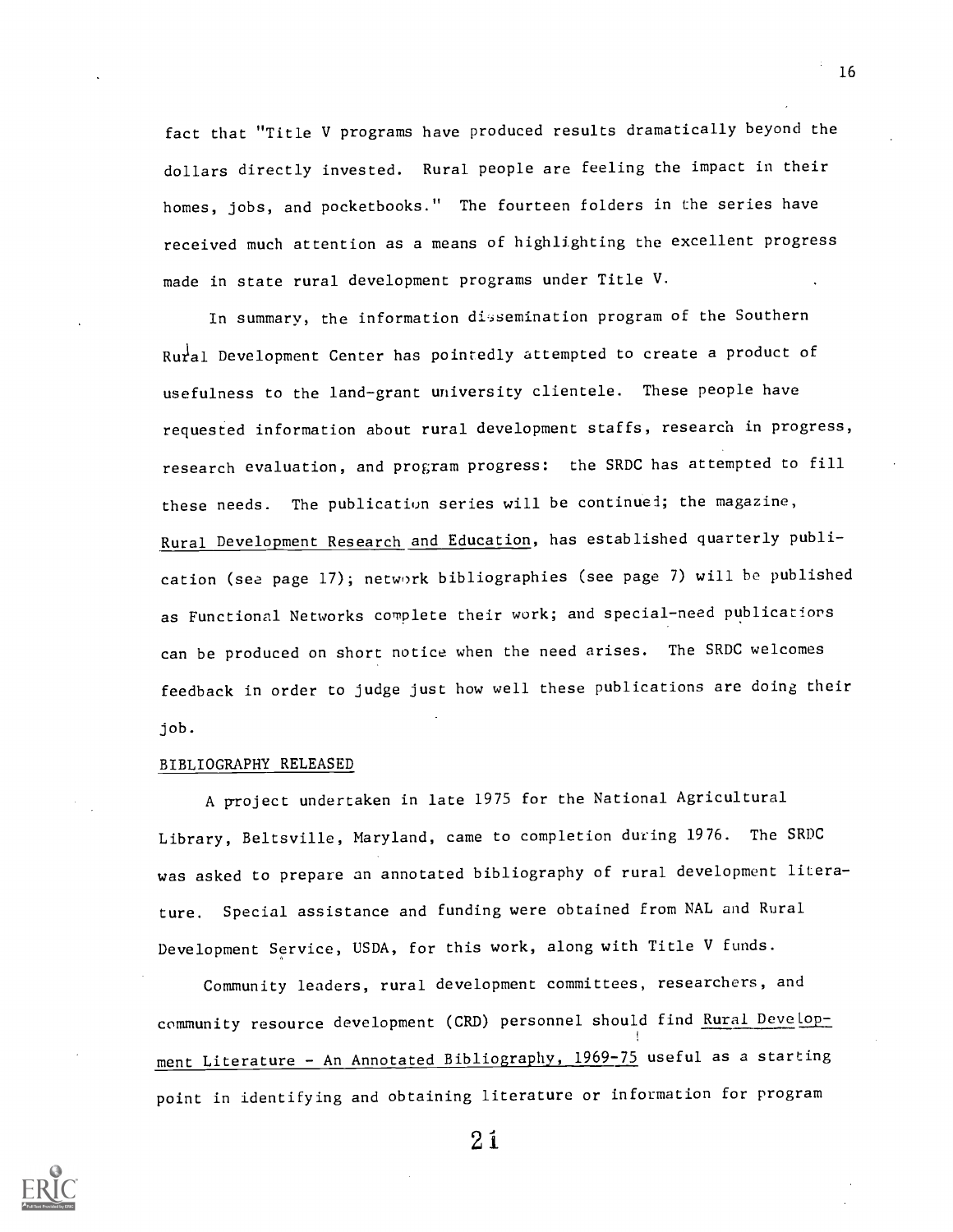design and implementation. Seven subject areas have received concentrated attentions. They are:

Fire and Emergency Services Health Care Delivery Systems Sanitary Services and Sewage Systems Manpower Training and Vocational Education Public Recreational Facilities and Planning Local Government Structure and Taxation Rural Housing.

These are subjects often neglected or less readily known to CRD personnel and rural development committees. Other important areas such as land-use planning have not been included because of the proliferation of literature in such areas. The bibliography is not intended to be complete. Only those publications felt to provide maximum and continuing value are listed. The limitation to 1969-75 literature was introduced to ensure the most upto-date coverage. Only publications directly treating rural development in the United States were included, and emphasis was placed on national or regional applicability. A few local studies or findings which could serve as models were cited, however.

Hundreds of letters were sent to rural development personnel, agencies, and organizations throughout the United States for information, bibliographies, and copies of materials. People knowledgeable in specialized fields were asked to recommend sources and citations, and to review the final compilations.

The sources of information will serve as a useful adjunct to the bibliography. Together they should provide those involved in rural development with a new base of knowledge.

### MAGAZINE PUBLISHED

Toward aiding dissemination of valuable and pertinent rural development research and programming information throughout the southern region,

 $2\,2$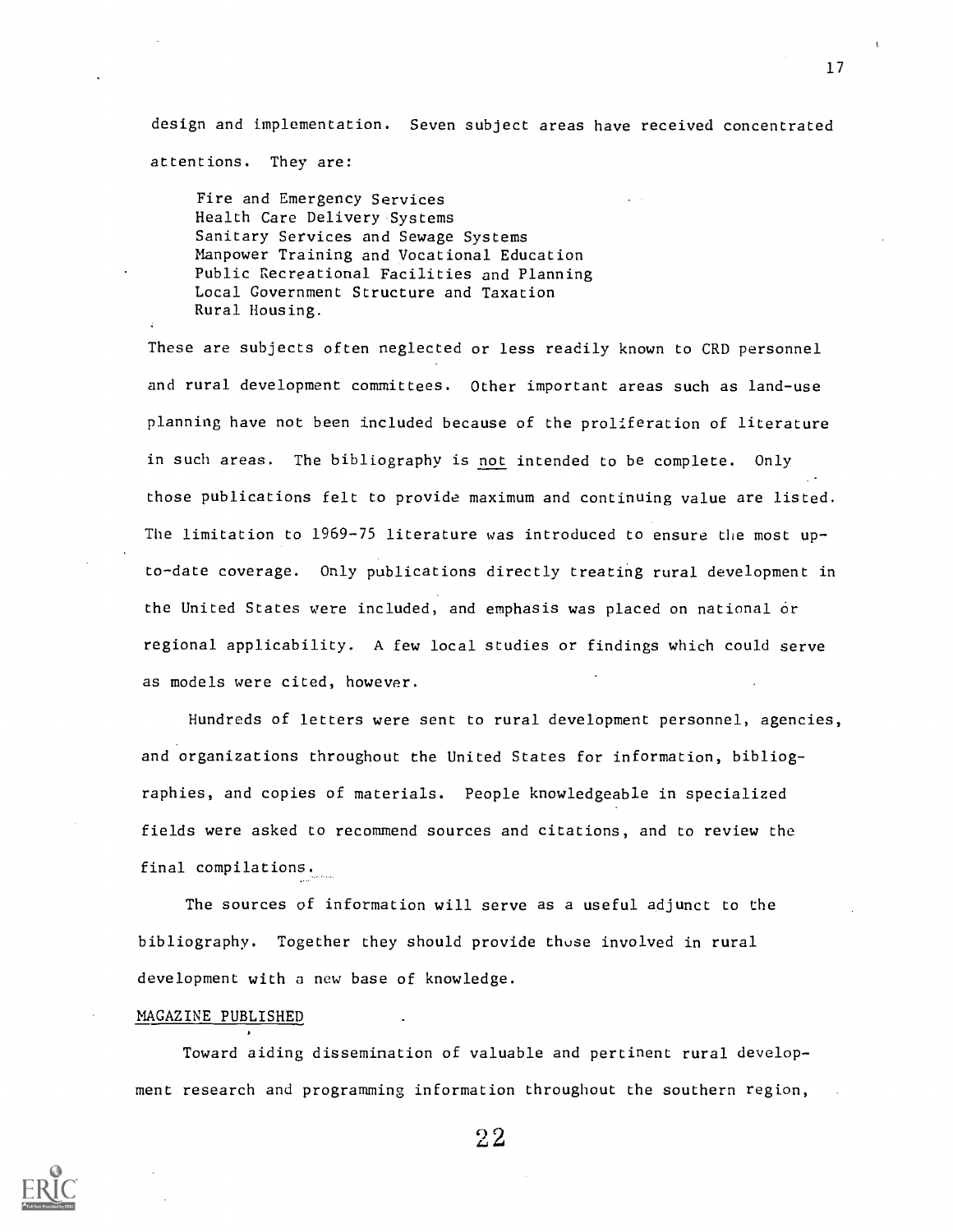the SRDC in 1976 began publication of a new quarterly magazine, Rural Development Research and Education. The first, introductory issue appeared in the Winter of 1976. The magazine featured reports of ongoing research and programs with emphasis on results and implications for change. The second issue established a departmental format.

FEATURE ARTICLES highlight research or programs of merit as examples to professionals, researchers, and educators in rural development in the southern region.

OPINION ARTICLES examine critical issues confronting Research and Extension practitioners in rural development, and emphasize implications for program planning and research.

RESEARCH NOTES, brief summaries of empirical research projects under way or recently completed.

PROGRAM NOTES, brief summaries of noteworthy rural development educational or assistance programs.

NEWS AND NOTES, reporting events and personalities of interest to the region.

The magazine has generated quite a lot of interest within and outside the southern region. The SRDC has received many requests for subscriptions and sample copies from people involved in community development, civic improvement, recreation planning, government, and a variety of organizations and agencies working in rural development.

The magazine's first issue included a survey form requesting reactions to the content, format, and potential of the magazine from readers. Reactions were overwhelmingly favorable: 95% answered positively about the magazine. Readers expressed a desire for more ideas and information about rural development, and the magazine is perceived as a meeting place for exchange of news, reports, and research and program progress.

#### SLIDE SHOW

To help tell the story and work of the Center a slide show has been prepared. It is made up of a carousel of 118 slides, a 15-1/2 minute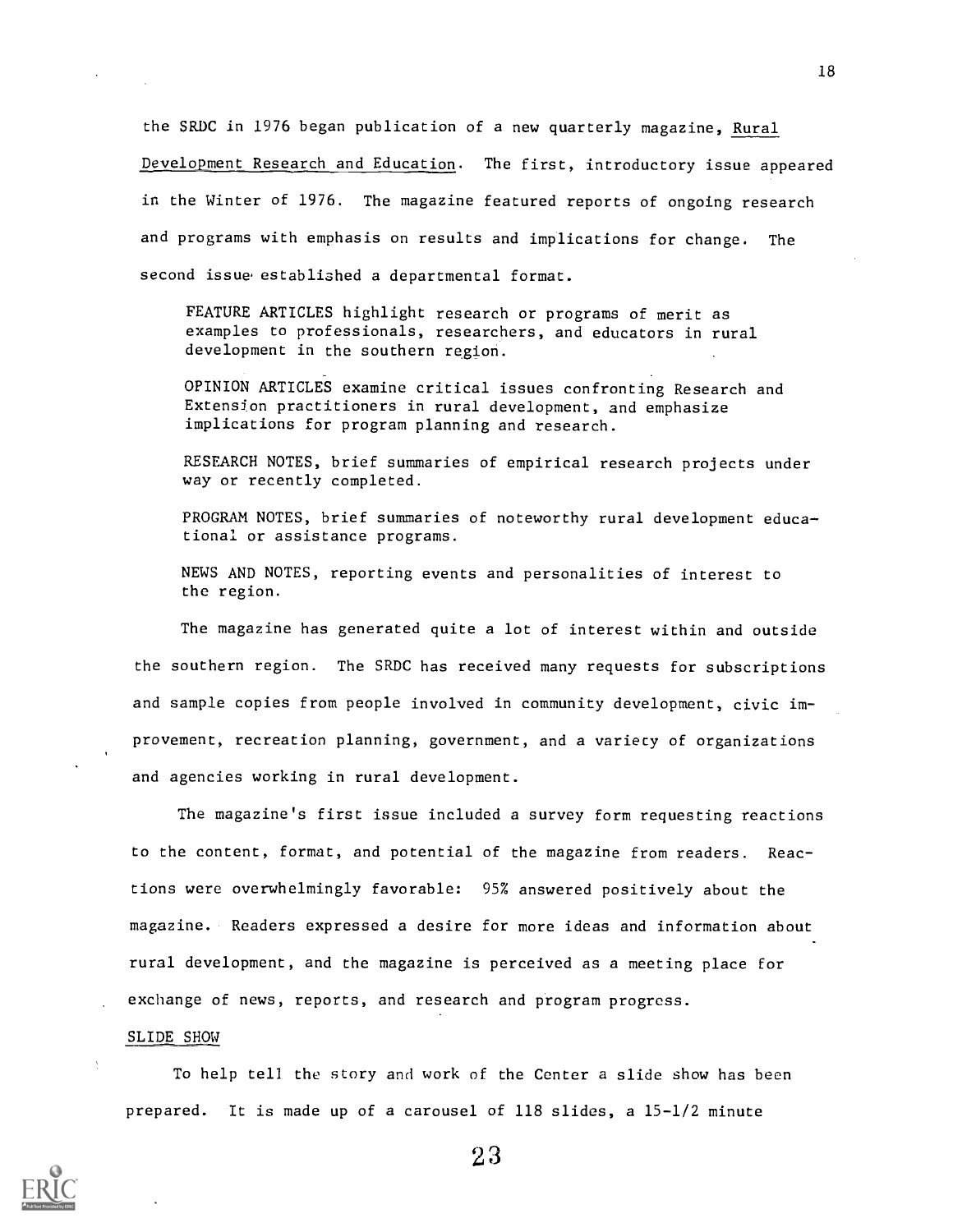cassette with.puises to change frames automatically, and a printed guide.

The show was premiered at the annual Mississippi Rural Development Committee meeting. Present at this meeting was Mr. William H. Walker, Jr., Assistant Secretary of Agriculture. The show was well received.

Prepared primarily for orientation sessions, the show is perfectly adaptable to use with other audiences and as part of reports or presentations being given by the Center staff.

The show opens with dramatic and quick shots of what is happening in the changing rural South. It then moves into an explanation of the role that the Southern Rural Development Center is playing in helping to bring about this transition to a better way of life.

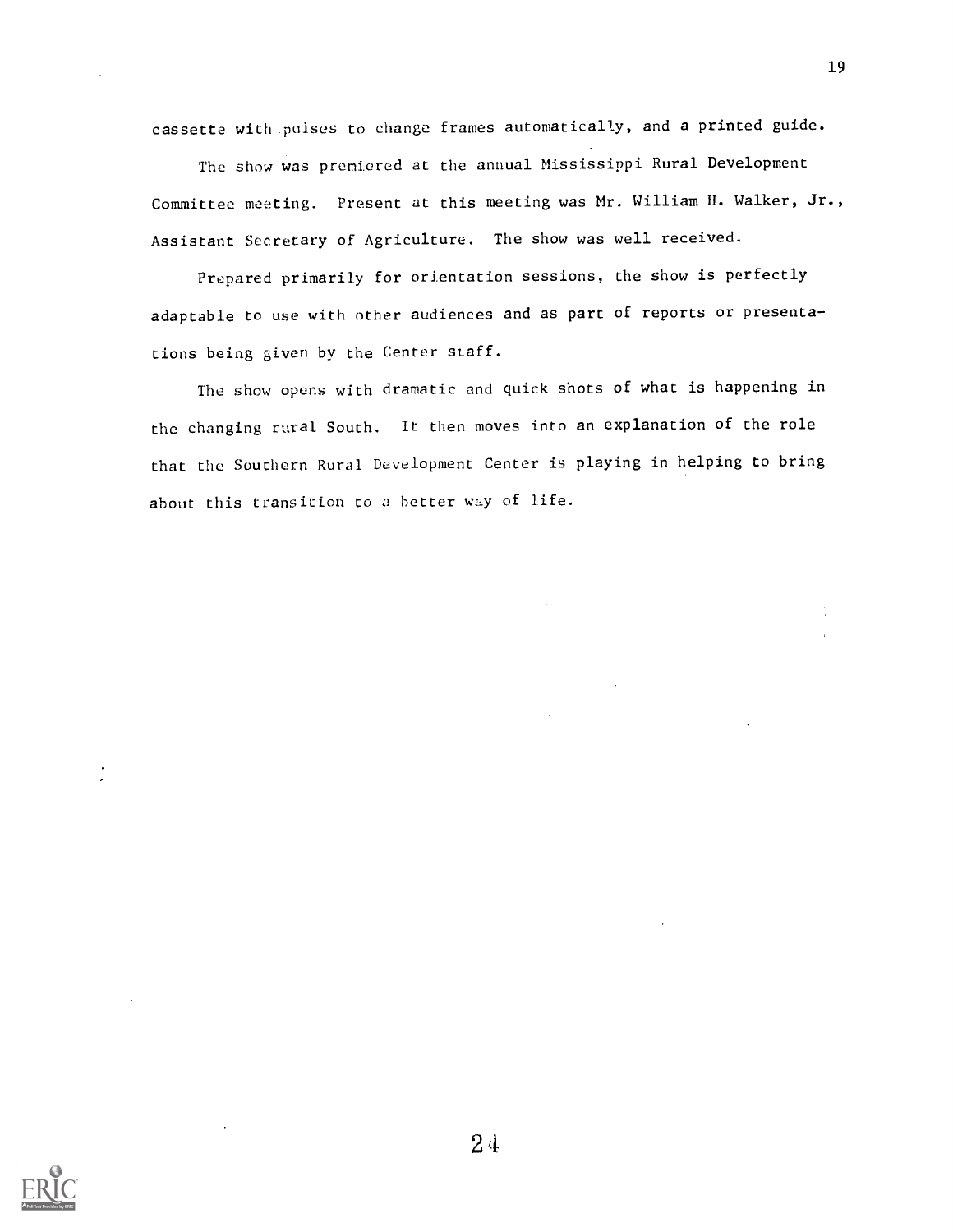#### SUMMARY

The SRDC has been established to support the ongoing work of development to help the "New South" be a better place in which to live, work, and play.

This report reflects the activities that SRDC has put forth in 1976 to assist in bringing about a balance in growth and change. It reveals .efforts that will help bring the best for future generations.

The goal is solving real problems. In 1976 great strides toward accomplishing this goal were met through conducting regional workshops on coordination, housing, and communication; ten Functional Networks which were in full. operation; reports prepared and distributed; a grant to develop training; continuation of orientation work to land-grant institutions; and providing consultants as needed.

The goal is also being accomplished through the provision of timely and useful information through the publication series and the magazine, Rural Develonment Research and Education. Items published this year were Community Source Book, The Progress and Promise of Title V, Land Use Needs and Policy Alternatives, Summary of Quarterly Reports, SRDC Functional Networks, and Rural Development Staffs, Cooperative Extension Services.

Quality of life is what its all about. SRDC is doing what it can to see that this becomes reality for the people of the rural South.

 $25$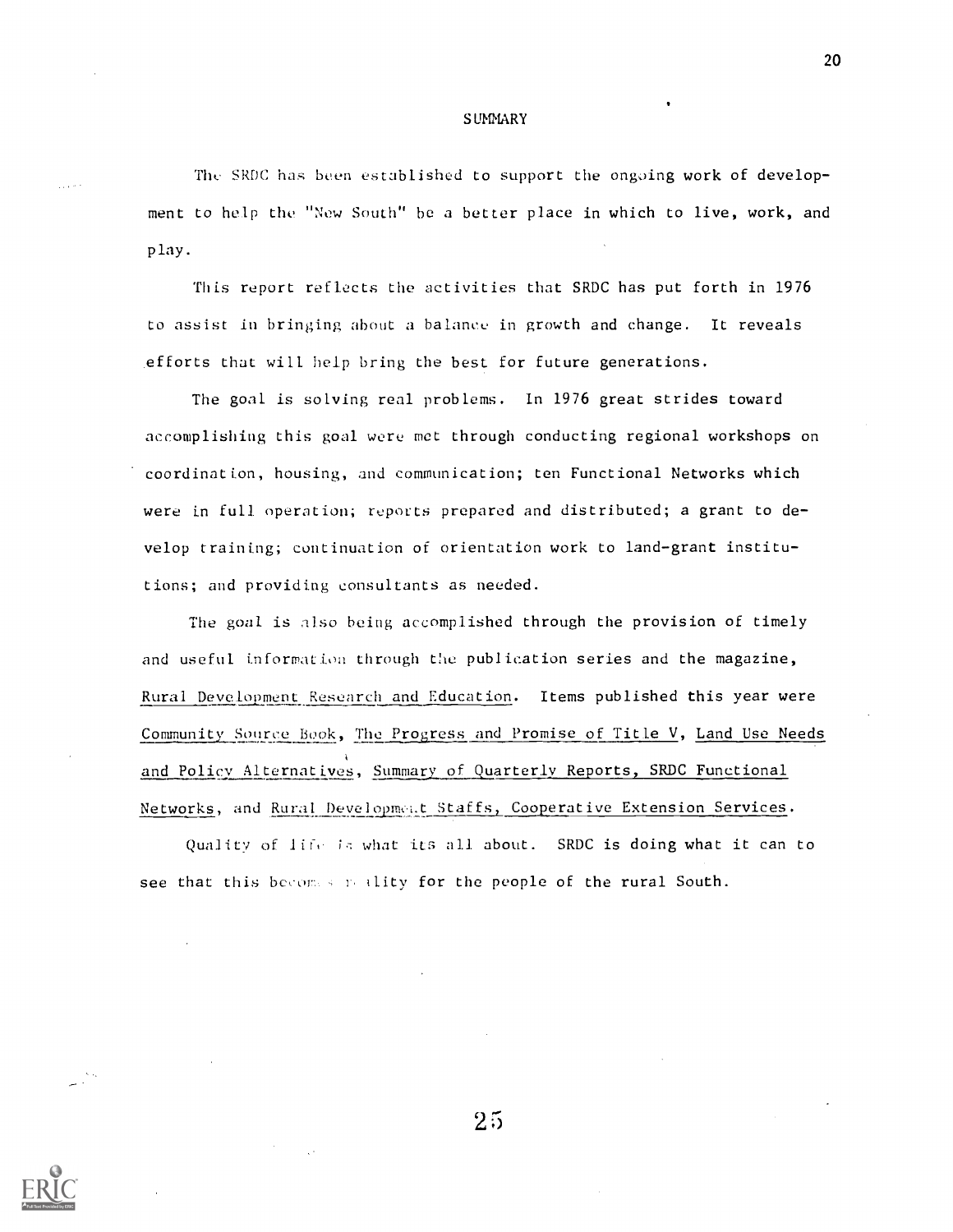### BOARD OF DIRECTORS

The Southern Rural Development Center Board of Directors is serving the last year of its three-year term; membership will be rotated in 1977. The Board maintains a balance of interests in that four members represent Research, tour represent Extension, and ene represents private industry. Dr. William M. Bost, Director of Extension at Mississippi State University, will retain leadership of the Board after the membership changes.

The Board convened in Houston in November of 1975 to evaluate programs and plans of the Center. At that mooting new Functional Networks were approved and future directions for the Center. Board members are:

Mr. Sam H. Booker Vico-Prosident for Xarkoting Alabama Power Company 600 North 18th Street Birmingham, Alabama 33202

Dr. W. M. Bost, Chairman Director of Extension P. O. Box 5446 Mississippi State, Mississippi 3976'

Dr. Charles P. Ellington Director of Extension University of Georgia Athen's, Georgia 30601

Dr. Jarvis E. Miller Director of Experiment Station Texas A & M University College Station, Texas 77843

Dr. S. J. Parker, Dean Division of Agriculture and Technology University Arkansas at Pine Bluff Pine Bluff, . msas 71601

Dr. John L. Ragland Associate Director of Extension University of Kentucky Lexington, Kentucky 40506

Dr. A. D. Seale, Jr. Associate Director. Agricultural Experiment Station Mississi7pi State University Mississippi State, Mississippi 39762

91

Dr. John W. Sites Dean for Research Agricultural Experiment Station University of Florida Gainesville, Florida 32601

Dr. Winfred Thomas, Dean School of Agriculture and Ervironmental Science Alabama Agricultural and Mechanical University Normal, Alabama 37562

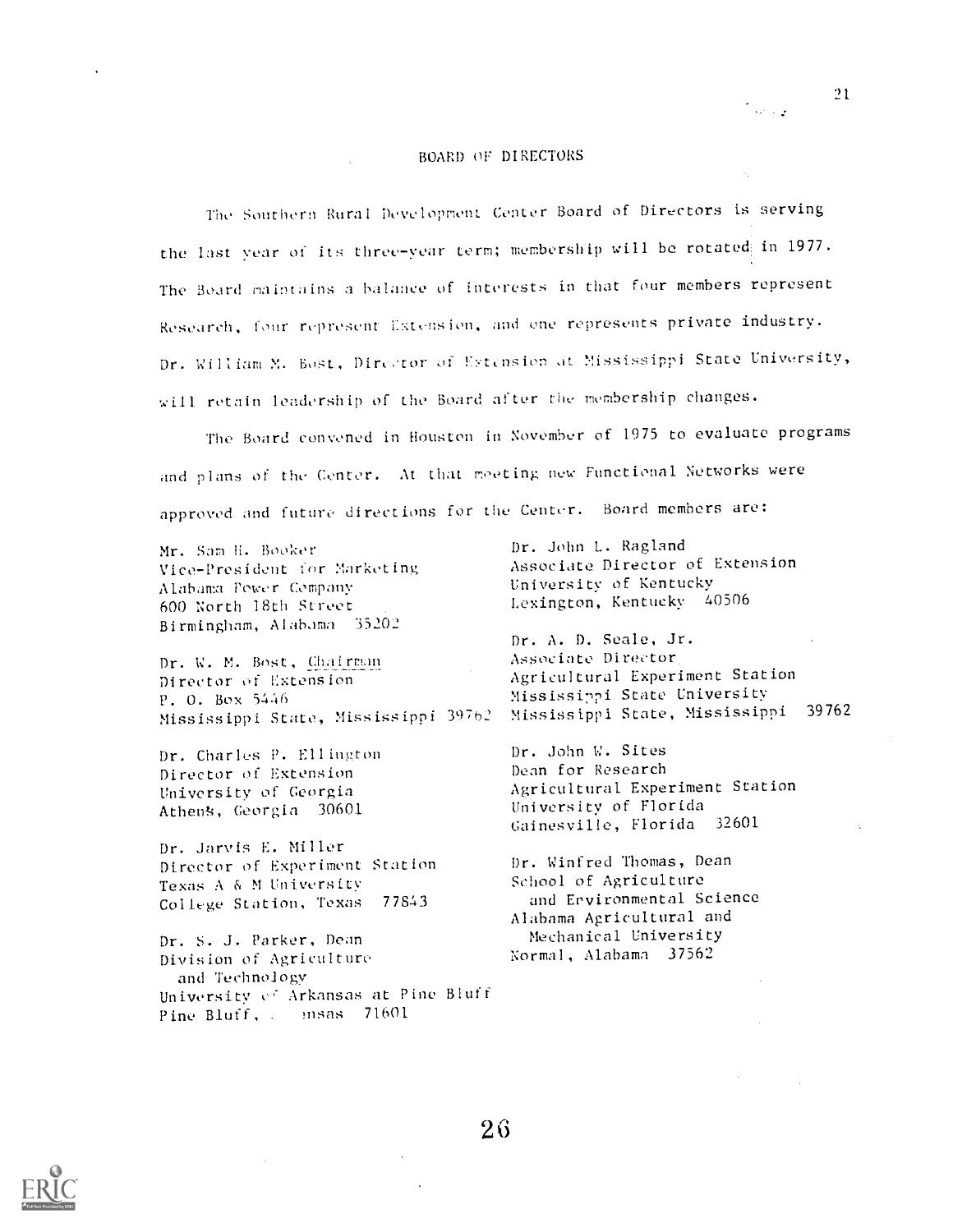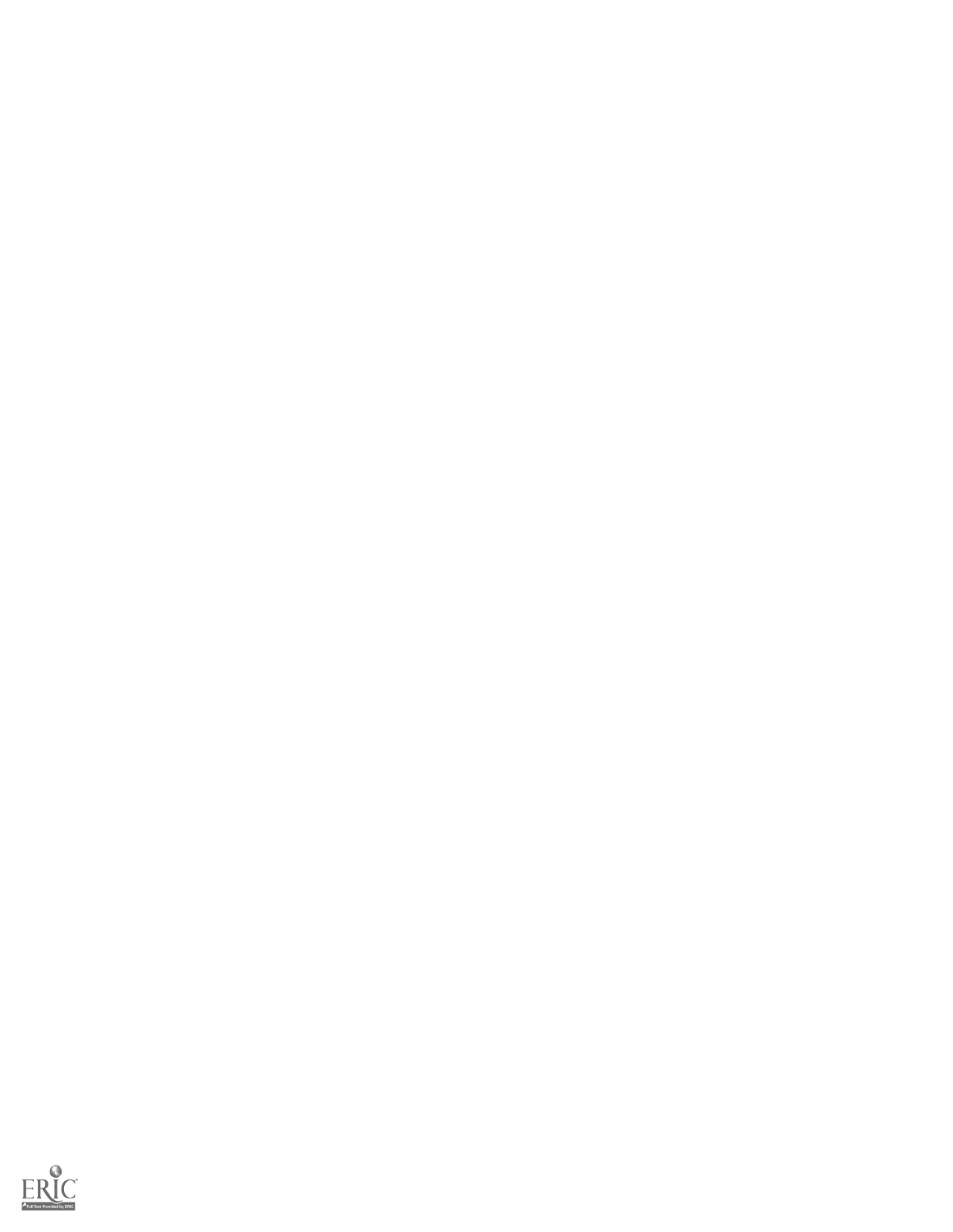$\bar{\lambda}$ 

 $\hat{\theta}$ 

 $\alpha$  $\label{eq:2.1} \mathcal{F}(\mathcal{F}) = \mathcal{F}(\mathcal{F}) \mathcal{F}(\mathcal{F})$  $\mathcal{L}_{\text{in}}$  $\hat{\mathbf{z}}$ 

### APPENDIX

 $\bar{\gamma}$ 

# ACCOMPLISHMENTS ON FY 76 PLAN OF ACTION

 $\bar{\Delta}$  $\ddot{\phantom{a}}$  $\frac{1}{2}$  $\ddot{\phantom{a}}$ 

 $\mathcal{A}$ 

 $\langle \delta \theta \rangle = \langle \phi \rangle$  $\mathcal{O}(\mathfrak{g}_1)$  . The  $\mathcal{O}(\mathfrak{g}_2)$ 

 $\sim$   $\sim$   $\sim$ 

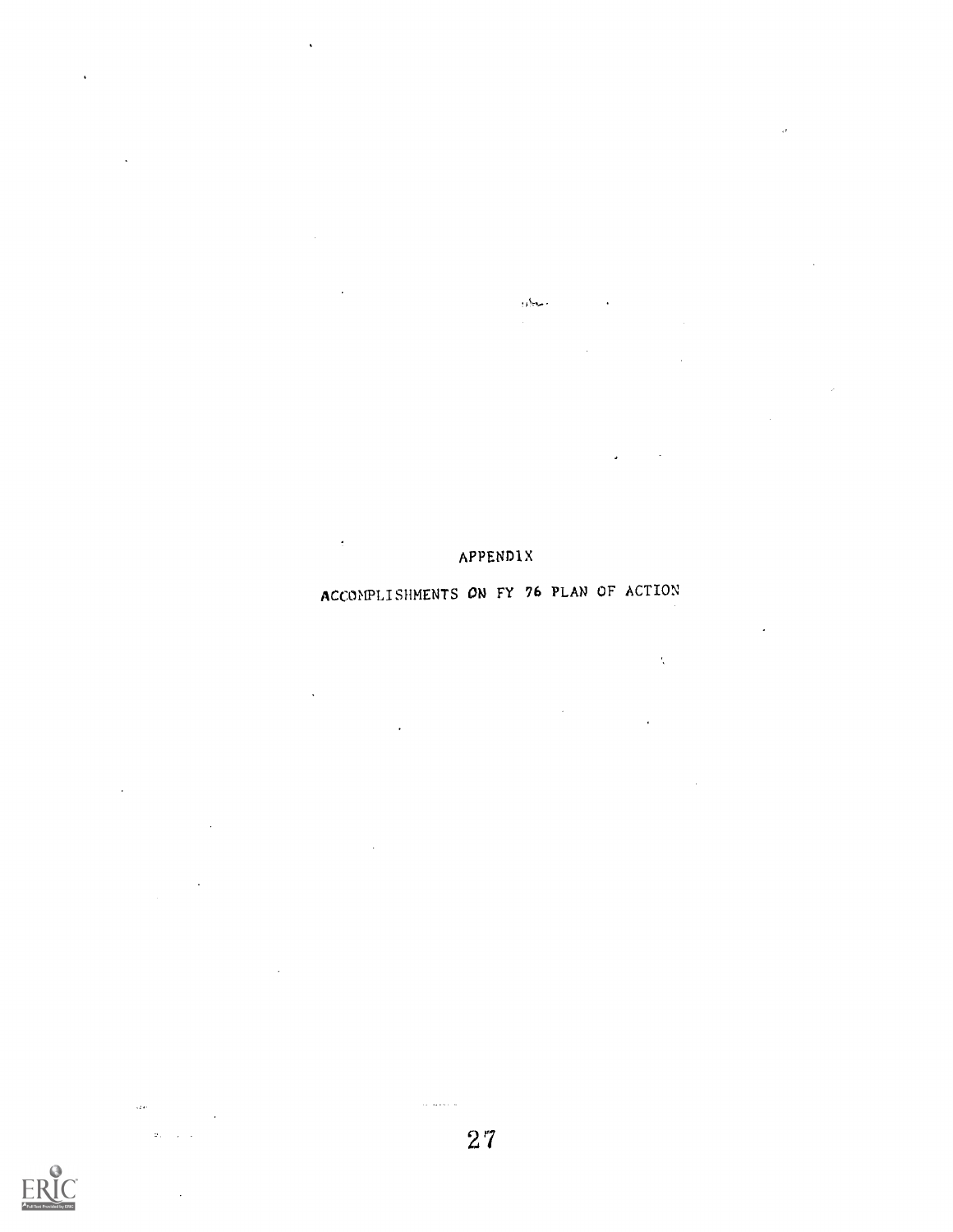# SOUTHERN RURAL DEVELOPMENT CENTER Annual Progress Report Accomplishments on FY 76 Plan of Action

| Principal Concrete Results of<br>Benefits Expected (Goals) |                                                                                                                                                                      | Approach<br>(Method/Technique/Activity)                                                                                                                 | Accomplishments - FY 76<br>(July 1, 1975-September 30, 1976)                                                                                                                                                                                                                                                                                                                                                                                                                                                                                                                                                                                                                                                                                                                                                                                                                                                                                                                                                                                                                                                                                                                                                                                                                                                                                                                                                                                     |  |  |  |  |
|------------------------------------------------------------|----------------------------------------------------------------------------------------------------------------------------------------------------------------------|---------------------------------------------------------------------------------------------------------------------------------------------------------|--------------------------------------------------------------------------------------------------------------------------------------------------------------------------------------------------------------------------------------------------------------------------------------------------------------------------------------------------------------------------------------------------------------------------------------------------------------------------------------------------------------------------------------------------------------------------------------------------------------------------------------------------------------------------------------------------------------------------------------------------------------------------------------------------------------------------------------------------------------------------------------------------------------------------------------------------------------------------------------------------------------------------------------------------------------------------------------------------------------------------------------------------------------------------------------------------------------------------------------------------------------------------------------------------------------------------------------------------------------------------------------------------------------------------------------------------|--|--|--|--|
| $\mathbf{L}$                                               | Conduct liaison with state,<br>regional, and national<br>groups, agencies, organiza-<br>tions to correlate training<br>and research efforts in<br>rural development. | Meetings, correspondence,<br>workshops, visits, tele-<br>phone.                                                                                         | Correlation provided at Evaluative Research Literature<br>Eorkshop, Southern Region Education Board, and the Fourth<br>Community Development and Leadership Conference. Tech-<br>nical Action Committees S-81, S-95, and S-79 were provide<br>assistance in the correlation of training and research.<br>Other groups receiving assistance were: Southern Direc-<br>tors of Agricultural Experiment Stations and Southern<br>Directors of Cooperative Extension Service joint meeting,<br>Southern Research Council, Community Resource Development<br>Regional Committee, and Southern Land Economics Research<br>Committee. Meetings receiving attention from SRDC were:<br>Southern Regional Education Board Meeting on Energy,<br>Economic Research Service Meeting, American Country Life<br>Meeting, and Rural Sociological Society Meeting of San<br>Francisco. Individual consultations were provided:<br>Mike Hopkins from Oklahoma State University, Gene Summers<br>of University of Wisconsin, and representatives of the<br>Oklahoma Engineering Extension Service. Land use correla-<br>tion received support through SRDC at the Regional Land<br>Use Workshop where representatives of Southern Land Eco-<br>nomics Research Committee, Southern Public Policy Affairs<br>Committee, and the Extension CRD Committee were present,<br>and at the Land Use Seminar where a special video tape<br>was prepared regarding land use. |  |  |  |  |
| $\mathcal{L}_{\mathbf{r}}$                                 | Sponsor, as needed,<br>regional workshops for<br>educators and researchers<br>on high-priority RD areas.                                                             | Consult with Center Associ-<br>-ates, RD personnel in Re-<br>search and Extension,<br>Advisory Committee,<br>liaison agencies,<br>technical committees. | 1) convened meeting between Souther<br>Three key meetings:<br>Land Economics Research Committee, Southern Extension<br>Public Policy Affairs Committee, Extension Service, USDA,<br>and 1890 Institutions; 2) helped acquaint action agencies<br>with work of S-114, Research Technical Committee; and<br>3) sponsored workshop on "Quality Housing for Low-Income<br>Rural Families."                                                                                                                                                                                                                                                                                                                                                                                                                                                                                                                                                                                                                                                                                                                                                                                                                                                                                                                                                                                                                                                           |  |  |  |  |

 $\overline{C}$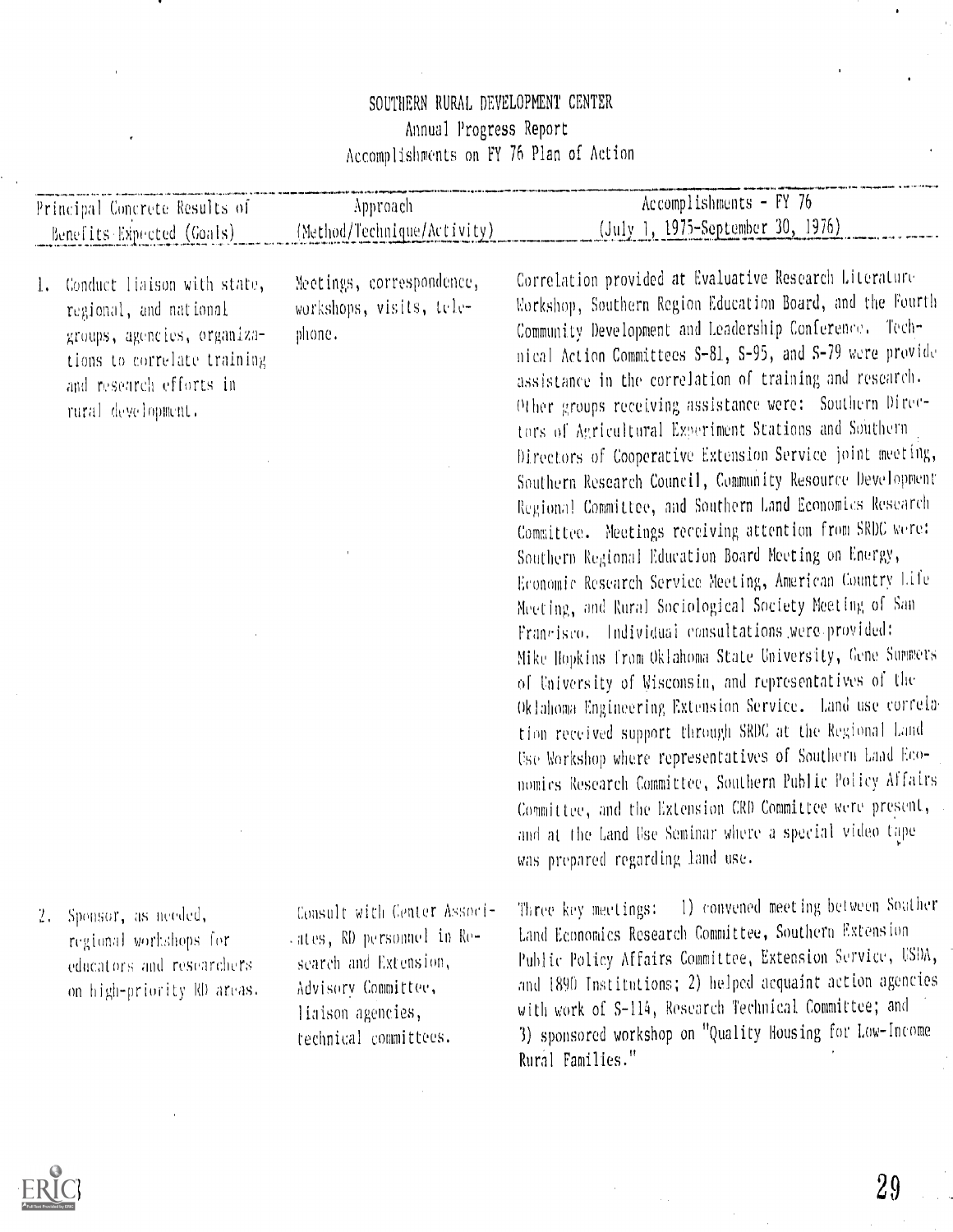| Ten Functional Networks are now in operation, with seven<br>Review of periodic reports,<br>Monitor and provide appro-<br>4.<br>beginning this year; see page 5. These Networks have con-<br>visits, correspondence,<br>priate support to Functional<br>ducted 31 meetings and involved 86 people, 57 of whom are<br>telephone calls, meetings.<br>Networks.<br>economists and sociologists.<br>Published under the title of Progress and Promise of<br>Review of periodic progress<br>Review, synthesize and<br>5.<br>Title V. Also developed and designed a typical evalua-<br>reports submitted by states.<br>publish summary of state<br>tion procedure for a Title V project as created by the<br>Title V progress reports.<br>Evaluation Functional Network.<br>A special four-page folder was published for each of the<br>Contact Utate Rural Devel-<br>6. Secure, edit, and publish<br>14 southern states, highlighting the Title V programs<br>opment Coordinator.<br>success story about Title V.<br>being implemented. These reports were distributed to<br>more than 30 different groups or agencies, including<br>U. S. Senators and Representatives of the Southern Region,<br>Southern Rural Sociology Committee members, and Southern<br>Land Economics Research Committee members.<br>Published under title of Program of Work - 76.<br>Review of reports and<br>7. Compile, write, publish, and<br>program materials.<br>distribute report regarding<br>Annual Plan of Work.<br>Two issues published: Winter (16 pages) and Spring<br>Consult Advisory Committees,<br>Compile information, edit,<br>8.<br>(20 pages). The combined issues carry articles from<br>Title V Coordinators and<br>publish, and distribute<br>24 professionals, representing 7 disciplines from<br>other land-grant contacts,<br>magazine, "Research and<br>9 states and highlighting 29 activities taking place<br>RD personnel in Research,<br>Education in Rural<br>in the 14 southern states.<br>and Extension.<br>Development." | 3. Complete orientation visits<br>to land-grant institutions. | Arrange schedule with<br>institution and implement<br>orientation schedule. | Land-grant institutions in six states were visited:<br>Alabama, Florida, Georgia, Kentucky, Oklahoma, and Puerto<br>Rico. Visits have now been made to 10 of the 14 states<br>in the Southern Region. Also, orientation provided at<br>Professional Workers Conference, Southern Rural Sociologi-<br>cal Association, Mississippi Rural Development Committee,<br>the joint meeting of the Southern Experiment Station and<br>Extension Service Directors, Dr. C. R. Sollie's Class<br>Seminar at Mississippi State University, and the Southwest<br>Sociological Meeting. |
|----------------------------------------------------------------------------------------------------------------------------------------------------------------------------------------------------------------------------------------------------------------------------------------------------------------------------------------------------------------------------------------------------------------------------------------------------------------------------------------------------------------------------------------------------------------------------------------------------------------------------------------------------------------------------------------------------------------------------------------------------------------------------------------------------------------------------------------------------------------------------------------------------------------------------------------------------------------------------------------------------------------------------------------------------------------------------------------------------------------------------------------------------------------------------------------------------------------------------------------------------------------------------------------------------------------------------------------------------------------------------------------------------------------------------------------------------------------------------------------------------------------------------------------------------------------------------------------------------------------------------------------------------------------------------------------------------------------------------------------------------------------------------------------------------------------------------------------------------------------------------------------------------------------------------------------------------------------------------------------------------------------------------------|---------------------------------------------------------------|-----------------------------------------------------------------------------|----------------------------------------------------------------------------------------------------------------------------------------------------------------------------------------------------------------------------------------------------------------------------------------------------------------------------------------------------------------------------------------------------------------------------------------------------------------------------------------------------------------------------------------------------------------------------|
|                                                                                                                                                                                                                                                                                                                                                                                                                                                                                                                                                                                                                                                                                                                                                                                                                                                                                                                                                                                                                                                                                                                                                                                                                                                                                                                                                                                                                                                                                                                                                                                                                                                                                                                                                                                                                                                                                                                                                                                                                                  |                                                               |                                                                             |                                                                                                                                                                                                                                                                                                                                                                                                                                                                                                                                                                            |
|                                                                                                                                                                                                                                                                                                                                                                                                                                                                                                                                                                                                                                                                                                                                                                                                                                                                                                                                                                                                                                                                                                                                                                                                                                                                                                                                                                                                                                                                                                                                                                                                                                                                                                                                                                                                                                                                                                                                                                                                                                  |                                                               |                                                                             |                                                                                                                                                                                                                                                                                                                                                                                                                                                                                                                                                                            |
|                                                                                                                                                                                                                                                                                                                                                                                                                                                                                                                                                                                                                                                                                                                                                                                                                                                                                                                                                                                                                                                                                                                                                                                                                                                                                                                                                                                                                                                                                                                                                                                                                                                                                                                                                                                                                                                                                                                                                                                                                                  |                                                               |                                                                             |                                                                                                                                                                                                                                                                                                                                                                                                                                                                                                                                                                            |
|                                                                                                                                                                                                                                                                                                                                                                                                                                                                                                                                                                                                                                                                                                                                                                                                                                                                                                                                                                                                                                                                                                                                                                                                                                                                                                                                                                                                                                                                                                                                                                                                                                                                                                                                                                                                                                                                                                                                                                                                                                  |                                                               |                                                                             |                                                                                                                                                                                                                                                                                                                                                                                                                                                                                                                                                                            |
|                                                                                                                                                                                                                                                                                                                                                                                                                                                                                                                                                                                                                                                                                                                                                                                                                                                                                                                                                                                                                                                                                                                                                                                                                                                                                                                                                                                                                                                                                                                                                                                                                                                                                                                                                                                                                                                                                                                                                                                                                                  |                                                               |                                                                             |                                                                                                                                                                                                                                                                                                                                                                                                                                                                                                                                                                            |



п.

31

 $\frac{1}{2}$ 

 $\bar{\mathbf{r}}$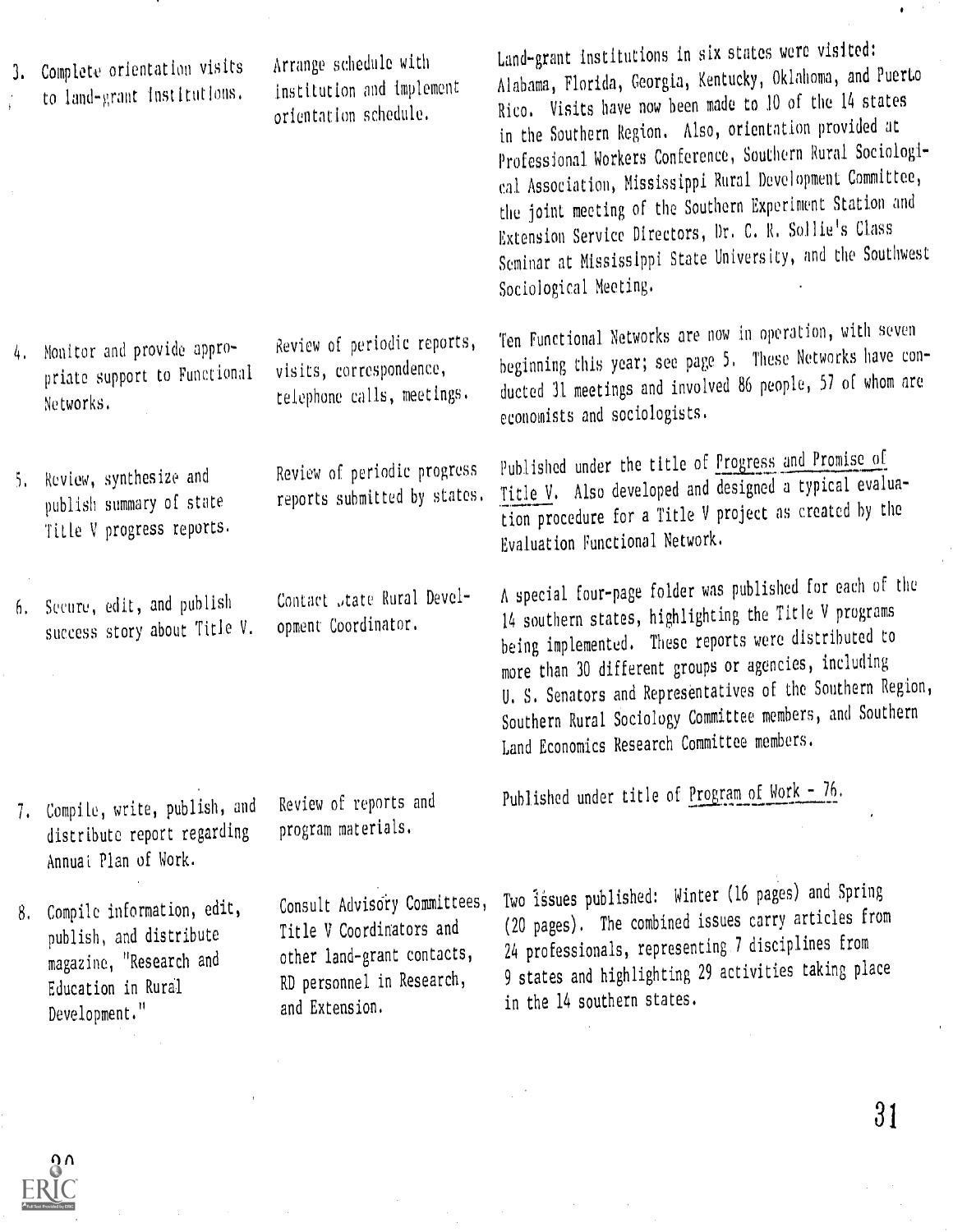|     | 9. Update "Rural Development<br>Research at Land-Grant<br>Institutions in the South."                                                              | Contact Research Advisory<br>Committee, Center Associ-<br>ates, other state contacts.                                | Report has been up-dated, compiled, and submitted for<br>printing. Estimated distribution scheduled for January<br>1977.                                                                                                                                                                                                                                                                                                                                                             |
|-----|----------------------------------------------------------------------------------------------------------------------------------------------------|----------------------------------------------------------------------------------------------------------------------|--------------------------------------------------------------------------------------------------------------------------------------------------------------------------------------------------------------------------------------------------------------------------------------------------------------------------------------------------------------------------------------------------------------------------------------------------------------------------------------|
| 10. | Complete plan and inventory<br>of selected existing Exten-<br>sion educational programs.                                                           | Consult data, various<br>printed reports, especially<br>Title IX.                                                    | Title IX reports obtained from State Extension Services<br>and extracts being undertaken.                                                                                                                                                                                                                                                                                                                                                                                            |
|     | 11. Edit, print, and distribute<br>"Community Development<br>Source Book."                                                                         | Use data compiled by Depart-<br>ment of Agricultural Eco-<br>nomics at University of<br>Kentucky.                    | 1500 copies published in cooperation with University of<br>Kentucky. Distributed to Directors of Cooperative Exten-<br>sion Service and Agricultural Experiment Stations, the<br>Coordinators of both 1890 Research and 1890 Extension,<br>and personnel in Rural Development.                                                                                                                                                                                                       |
|     | 12. Collect, review, edit,<br>print, and distribute<br>various materials which<br>(will provide support to<br>Extension and Research<br>personnel. | Collect data from the<br>region, involve scientists<br>and educators.                                                | Published under titles of Community Source Book, Land<br>Use Needs and Policy Alternatives, Summary of Quarterly<br>Reports, SRDC Functional Networks, Rural Development<br>Staffs, Cooperative Extension Services, Rural Development<br>at Land-Grant Universities in the South, Folders: Title V<br>Is a Good Buy, and Slide Set: SRDC. SRDC also served as<br>a depository and distribution point for Extension Com-<br>mittee on Organization and Policy Materials for Land Use. |
|     | 13. Review and update "The<br>Southern Rural Development<br>Center" informational<br>brochure.                                                     | Rewrite, edit, print, and<br>distribute new product.                                                                 | 5000 copies published in attractive layout with two<br>colors and folded to legal envelope size.                                                                                                                                                                                                                                                                                                                                                                                     |
| 14. | Edit for distribution<br>"Rural Development Litera-<br>ture," an annotated<br>bibliography from 1969<br>to 1975.                                   | Search of literature and<br>contact with knowledge-<br>ables in the field.                                           | Prepared camera-ready copy for NAL, with 3000 copies pub-<br>lished by RDS and distributed nationally. It is now in<br>its second printing of 2000 copies.                                                                                                                                                                                                                                                                                                                           |
|     | 15. Develop proposal to secure<br>grant.                                                                                                           | Consult with State Extension<br>Services, Advisory Commit-<br>tees and Boards, RDS person-<br>nel and prepare draft. | SRDC received a grant in the amount of \$29,500 to conduct<br>Project Development Network for purpose of designing<br>comprehensive packet on Rural Development Training.<br>Additionally, two states were assisted with pre-proposals<br>submitted to ES, USDA, as Special Needs Projects:                                                                                                                                                                                          |

э.

л.



33

 $\pmb{\cdot}$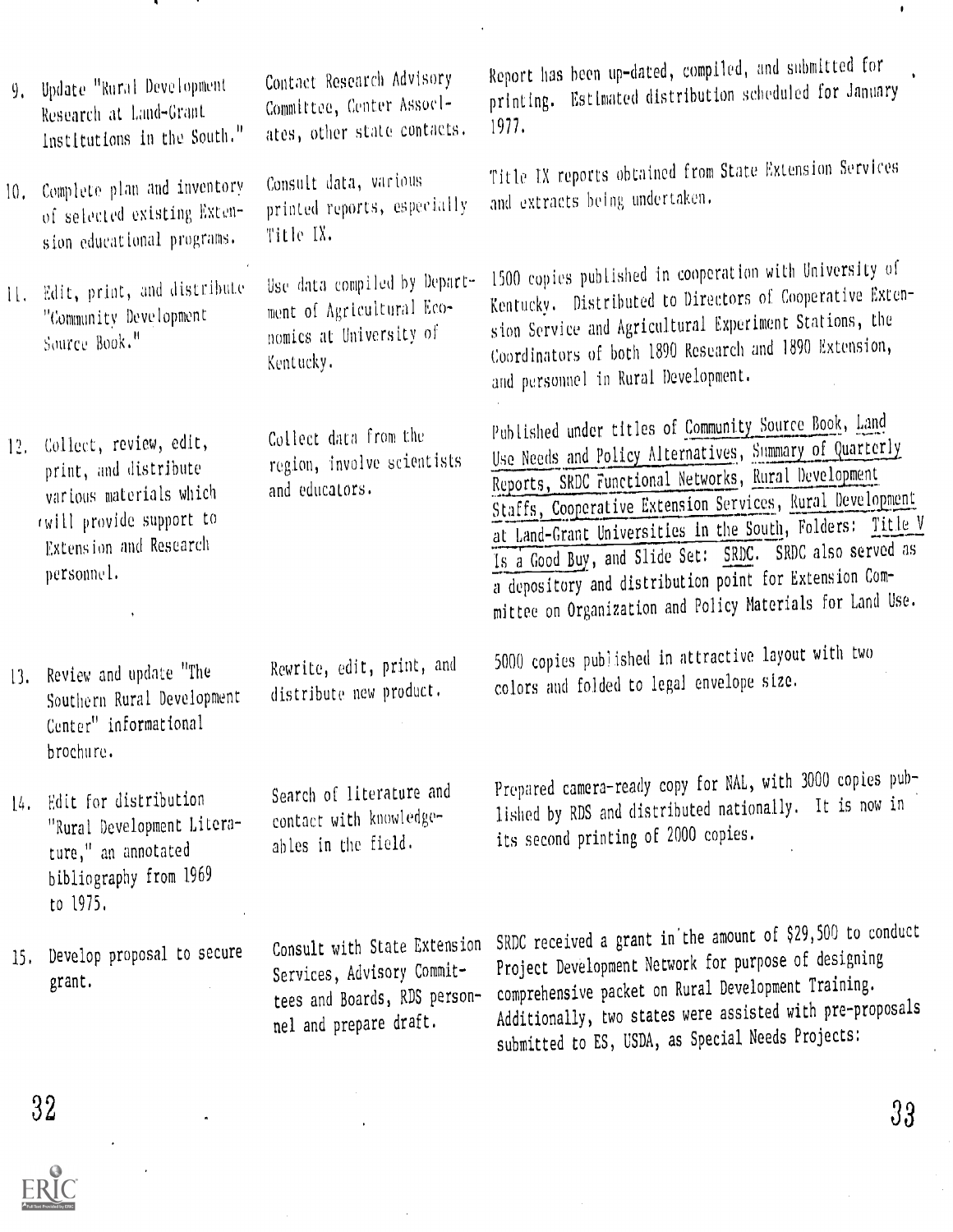Texas - "Development and Implementation of a Process for Evaluating an Extension CRD Effort,

 $\bullet$ 

 $35$ 

Mississippi - 'Development of Training, Information, and Management Service for Local Governments."

Published under title of Annual Progress Report - 1976.

16. Plan, implement, and Develop from reports,<br>
complete annual evaluation consultation and evaluacomplete annual evaluation consultation and evaluation consultation and evaluaof SRDC Program of Work and organizational structure.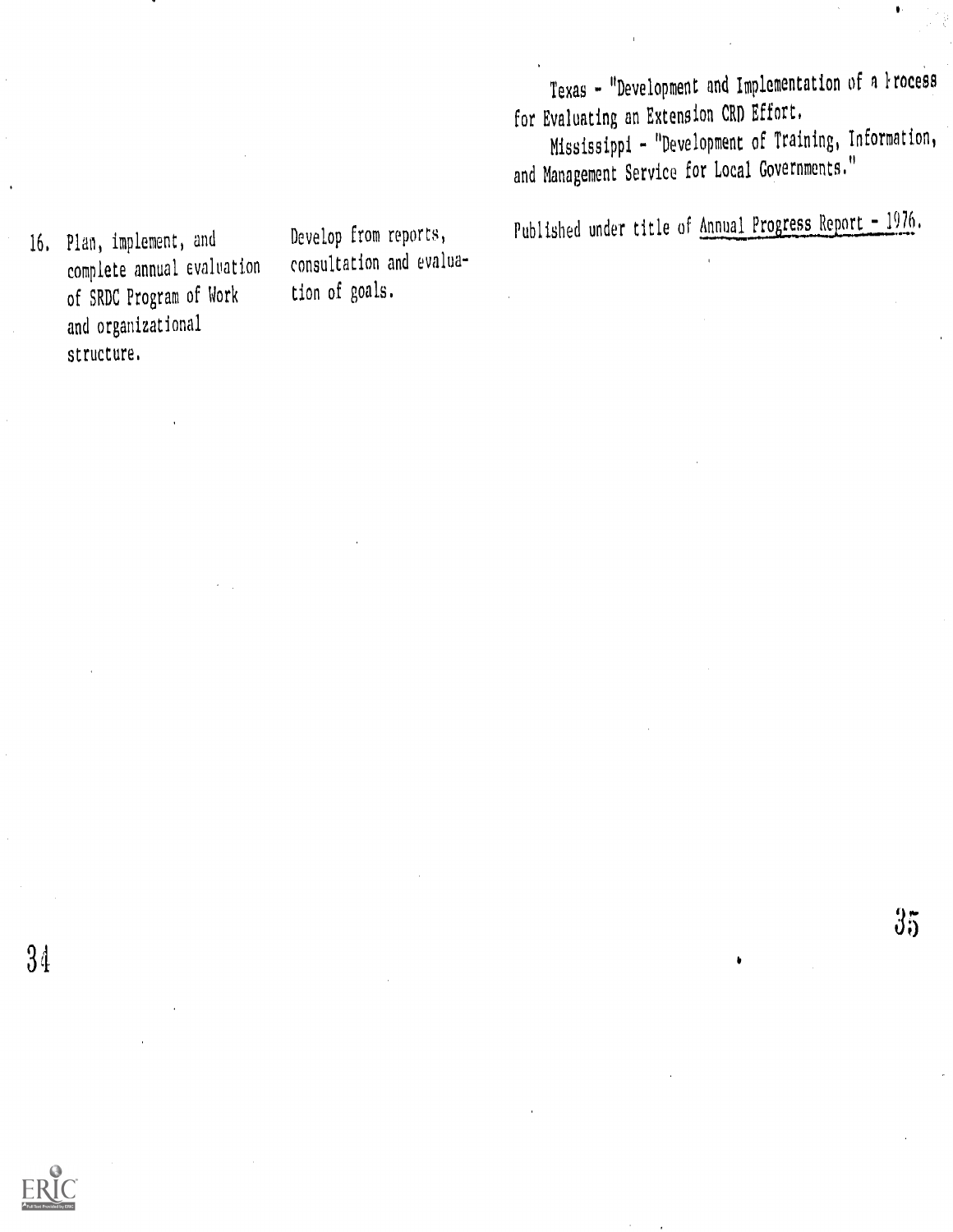### PUBLICATIONS AVAILABLE

SOUTHERN RURAL DEVELOPMENT CENTER P. O. BOX 5406 MISSISSIPPI STATE, MS 39762

SRDC Publications Series

- #1 Program of Work (revised, 1975)
- #2 Rural Development Research at Land-Grant Institutions in the South (to be revised, 1976)
- #3 Pamphlet: The Southern Rural Development Center
- #4 Personnel in Rural Development (southern region)
- <sup>115</sup> 1974 SRDC Progress Report
- <sup>116</sup> Community Resource Development Publications List (available from Extension Services and Experiment Stations in the region)
- #7 Analyzing Impacts of Community Development by Donald Nelson and Claude,F. Bennett Extension Service, USDA
- #8 Community Source Book (information sources for rural development. Published for University of Kentucky)
- 1/9 The Progress and Promise of Title V .(summary of 1975 Title V programs in region)
- #10 1975 Annual Progress Report
- #11 Land Use Needs and Policy Alternatives (reprint for Southern Land Economics Resources Committee; available Fall 1976)
- #12 Summary of Quarterly Reports, SRDC" Functional Networks
- #13 Rural Development Staffs, Cooperative Extension Services

Individual, state folders: Title V is a good buy in Alabama, Arkansas, Florida, Georgia, Kentucky, Louisiana, Mississippi, North Carolina, Oklahoma, South Carolina, Tennessee, Texas, Virginia, Puerto Rico

Rural Development Literature: An Annotated Bibliography, 1969-75 (prepared for the National Agricultural Library)





\$1.00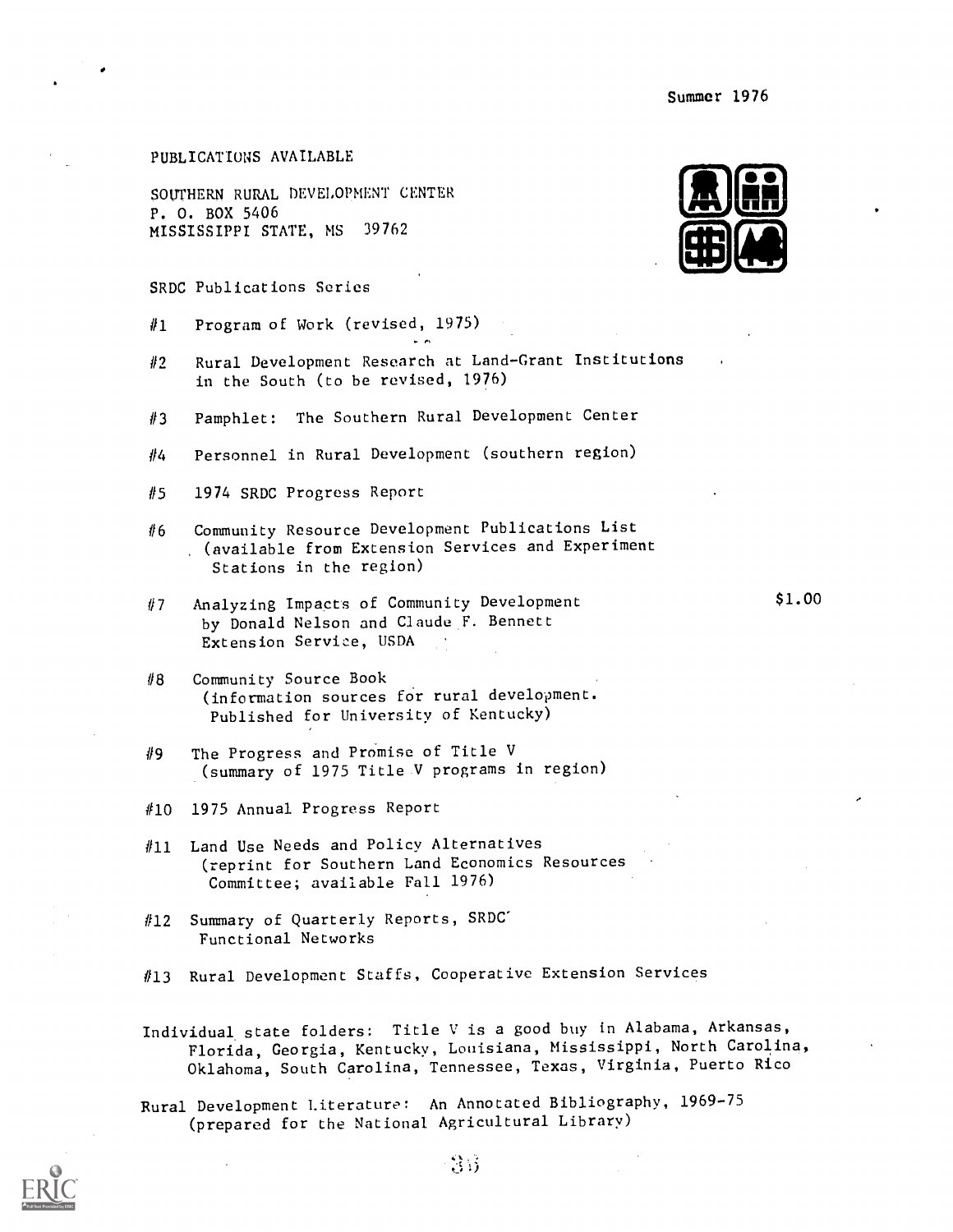

The SRDC is one of four regional rural development centers in the nation. It coordinates cooperation between the Research (Experiment Station) and Extension (Cooperative Extension Service) staffs at land-grant institutions in the Couth to provide technical consultation, research, training, and evaluation services for rural development. This publication is one of several published by the Center on various needs, program, thrusts, and research efforts in rural development. For more information about SRDC activities and publications, write to the Director.



Southern Rural Development Center Box 5406 Mississippi State, MS 39762

The Southern Rural Development Center is an Equal Opportunity Organization providing research, educational information, and other services only to individuals and institutions that function without regard to race, color, sex or national origin, SRDC is an Equal Opportunity Employer.

SRDC Series Publication No. 15

October 1976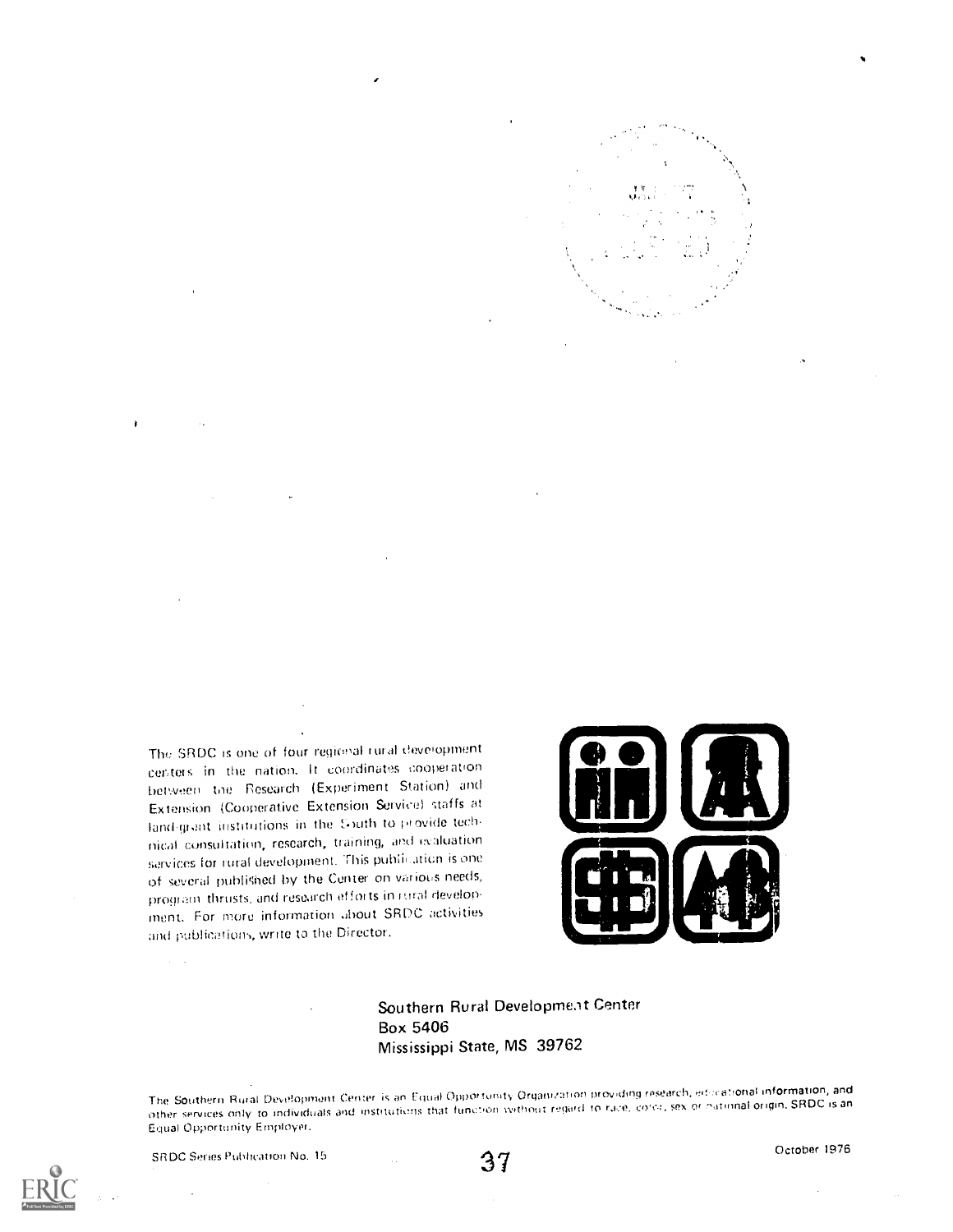